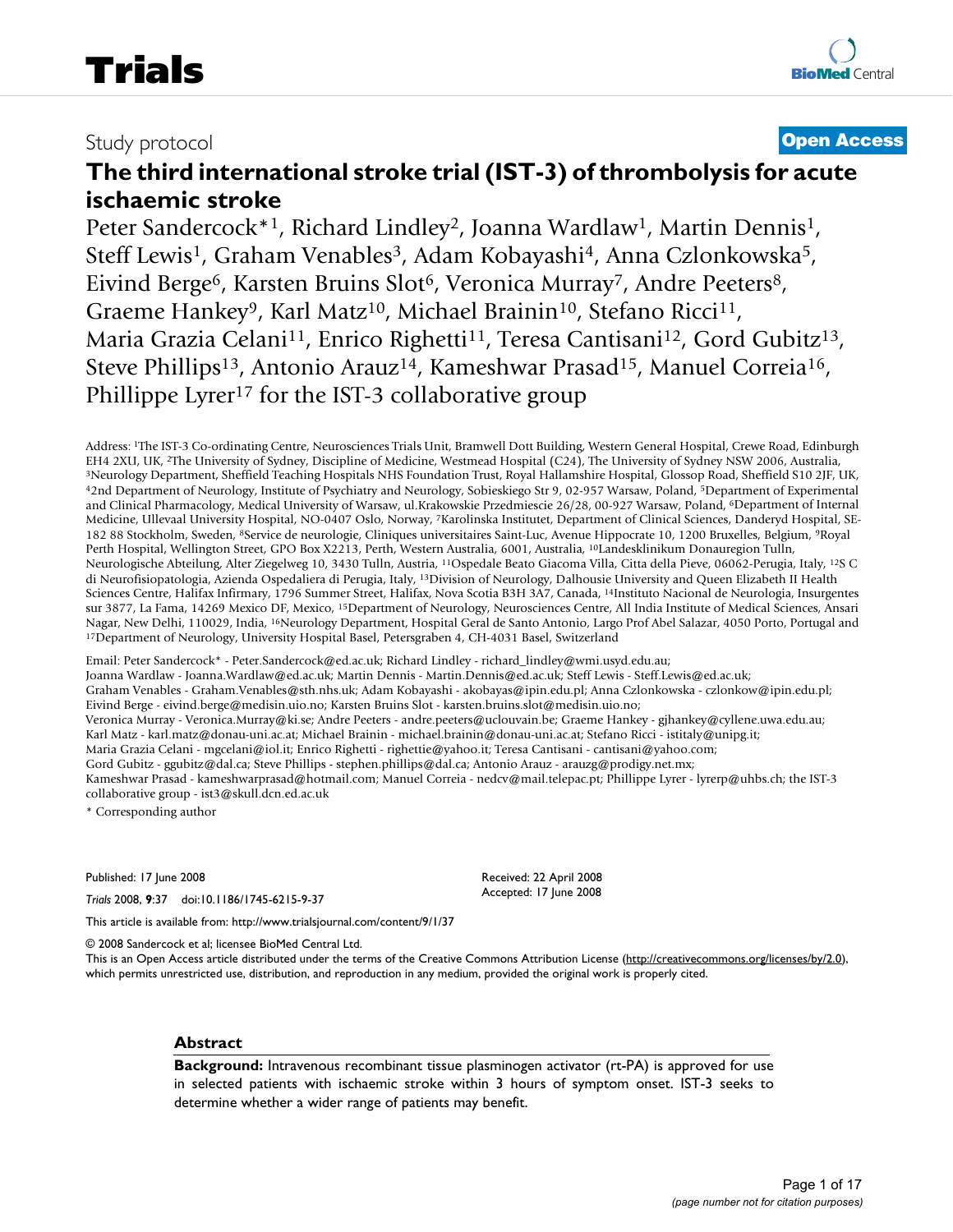**Design:** International, multi-centre, prospective, randomized, open, blinded endpoint (PROBE) trial of intravenous rt-PA in acute ischaemic stroke. Suitable patients must be assessed and able to start treatment within 6 hours of developing symptoms, and brain imaging must have excluded intracerebral haemorrhage. With 1000 patients, the trial can detect a 7% absolute difference in the primary outcome. With3500 patients, it can detect a 4.0% absolute benefit & with 6000, (mostly treated between 3 & 6 hours), it can detect a 3% benefit.

**Trial procedures:** Patients are entered into the trial by telephoning a fast, secure computerised central randomisation system or via a secure web interface. Repeat brain imaging must be performed at 24–48 hours. The scans are reviewed 'blind' by expert readers. The primary measure of outcome is the proportion of patients alive and independent (Modified Rankin 0–2) at six months (assessed via a postal questionnaire mailed directly to the patient). Secondary outcomes include: events within 7 days (death, recurrent stroke, symptomatic intracranial haemorrhage), outcome at six months (death, functional status, EuroQol).

**Trial registration:** ISRCTN25765518

# **Trial hypothesis**

That intravenous recombinant tissue plasminogen activator (rt-PA) in a dose of 0.9 mg/kg (maximum 90 mg) administered to patients with acute ischaemic stroke, within six hours of symptom onset, increases the proportion of people alive and independent at six months.

# **Background**

#### *Acute ischaemic stroke is a major public health problem*

Stroke is a common cause of death and serious disability. It has been estimated that stroke causes over four million deaths in the world each year, three million of these in developing countries, and thus is the second most common single cause of death (after ischaemic heart disease)[1]. In Europe alone, a quarter of a million people will become disabled after their first stroke each year. Although deaths from cerebrovascular diseases are declining in some parts of the world, rates are increasing in others (e.g. Eastern European countries)[2]. Even if age specific stroke incidence remains stable or falls slightly, as more people live into old age, the numbers of new cases of acute stroke per year may still rise.

#### *Reducing the burden of stroke: acute treatment of stroke is unsatisfactory*

Despite better treatments to prevent stroke, stroke is likely to remain a common medical emergency for the next few decades. It has been estimated that in white populations about four fifths of all strokes are ischaemic and are usually due to sudden occlusion of extra or intracranial arteries by thrombus or embolic material. Once ischaemic stroke has occurred, treatment strategies aimed at restoring the normal arterial supply are likely to have the greatest impact on reducing the burden of stroke. Current treatment, however, remains unsatisfactory. Large randomised controlled trials have demonstrated that early (within 48 hours) treatment with aspirin for acute ischaemic stroke has only modest benefit (about 1% absolute reduction in death and recurrent ischaemic stroke[3]. This treatment effect is important as aspirin is an affordable and widely practicable treatment and is probably still underused. However, more effective treatments for acute stroke are needed.

#### *Thrombolysis for acute ischaemic stroke*

Thrombolysis has been a standard treatment for acute myocardial infarction since the late 1980's. rt-PA was licensed for acute ischaemic stroke in the USA in 1996, but it was only granted a restricted licence for use in acute stroke by the European regulatory agency in 2003. Thrombolytic agents, by acting as plasminogen activators, break down the fibrin polymers of an acute thrombosis by converting plasminogen to plasmin, which in turn breaks down fibrin, releasing fibrin degradation products. The National Institute of Neurological Disorders and Stroke (NINDS) rt-PA Stroke Study group was the first trial to show evidence of benefit for thrombolysis in stroke patients[4]. Furthermore, the NINDS studies demonstrated that thrombolytic therapy for acute stroke was only feasible after major reorganisation of the assessment of patients with suspected stroke. Subsequent trials were less promising and the extra health service requirements of an effective stroke thrombolysis service resulted in very slow uptake of treatment [5-8]. The two main barriers to widespread use of thrombolysis were the remaining uncertainty over the effect of treatment in some categories of patient and the major investment in stroke service provision required for successful and safe implementation of treatment.

# *Evidence on the effects of thrombolysis for patients with acute ischaemic stroke*

The least biased and most precise assessment of the effects of a medical treatment is a systematic review of all the rel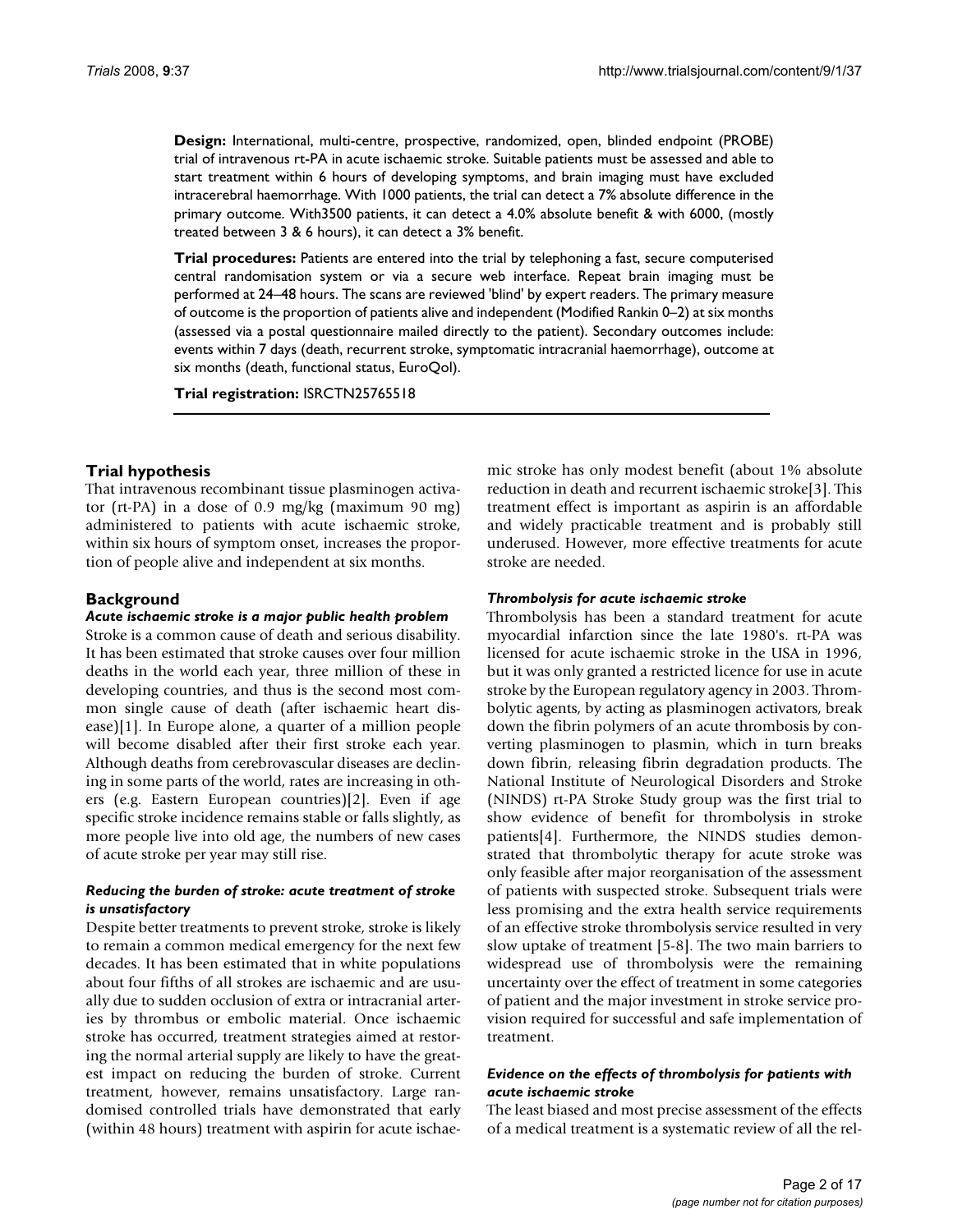evant randomised controlled trials. Two such reviews are available: the Cochrane systematic review[9] and the rt-PA Study Group pooled analysis [10]. The Cochrane systematic review included data from 8 randomised trials including 2955 patients. The rt-PA Study group pooled individual patient data on 2775 patients from 6 trials (NINDS part 1 and 2, ECASS-I; ECASS-II; and ATLANTIS Part A and B)[4-6,8,11]. The Cochrane review has the advantage that it includes all trials of rt-PA in acute stroke. The rt-PA Study group pooled analysis has the advantage that it enables the effect of treatment in specific subgroups to be explored, albeit in a smaller data set. Although these two independent reviews used different methods, they both came to broadly similar conclusions which strengthens their findings.

# *Effect on deaths from all causes unclear*

The Cochrane analyses show that rt-PA treatment was associated with a non-significant excess of deaths from all causes with rt-PA (OR 1.17, 95% CI 0.95 to 1.45 with a fixed-effect analysis) (see Figure 1). However, as there was significant heterogeneity, the overall estimate is difficult to interpret. Furthermore, the confidence intervals are wide and consistent both with a small reduction and a substantial excess of deaths. The heterogeneity may be due to many factors including time to treatment, dose of rt-PA, concomitant antithrombotic treatment and pretreatment CT scan appearances.

# *Effect of rt-PA on death or dependency*

In the Cochrane review of all 8 rt-PA trials, treatment was associated with a significant reduction in the odds of being dead or dependent (OR 0.80; 95%CI 0.69 to 0.93). However, there was significant heterogeneity, and thus the estimate may not be reliable. The confidence interval was wide, and included the possibility that the benefit was very substantial or negligible. One factor that may explain some of the heterogeneity is the between-trial differences in stroke onset to treatment time. In the Cochrane review, this has been explored by analysing the results of rt-PA for early (<3 hours) and later (3–6 hours) treatment for trials that included patients in both time periods. These analyses did not demonstrate a statistically significant difference in treatment effect between the two time periods though there was a trend for earlier treatment to be associated with better outcome (< 3 hour treatment: OR 0.69; 95% CI 0.43 to 1.09, 3–6 hour treatment: OR 0.88; 95% CI 0.73 to 1.06). The results from the individual patient meta-analysis of the rt-PA Study Group provide an opportunity to explore this effect (and other factors) in much greater detail. The rt-PA Study Group analysis investigated the association between the odds of a good outcome (based on Rankin score, Barthel Index and NIH Stroke scores) and a series of potential clinical features including such factors as onset to treatment time, age, blood pressure, stroke severity and cerebrovascular risk factors. In a multi-variate analysis the main factor associated with a

| Study<br>or sub-category                                          | tPA<br>n/N | Control<br>n/N | Peto OR<br>95% CI |                    |  |                 |   |
|-------------------------------------------------------------------|------------|----------------|-------------------|--------------------|--|-----------------|---|
| Mori 1992                                                         | 2/19       | 2/12           |                   |                    |  |                 |   |
| Haley 1993                                                        | 1/14       | 3/13           |                   |                    |  |                 |   |
| JTSG 1993                                                         | 3/51       | 4/47           |                   |                    |  |                 |   |
| ECA SS 1995                                                       | 69/313     | 48/307         |                   |                    |  |                 |   |
| <b>NINDS 1995</b>                                                 | 54/312     | 64/312         |                   |                    |  |                 |   |
| ECA SS 11998                                                      | 43/409     | 42/391         |                   |                    |  |                 |   |
| A TLANTIS B 1999                                                  | 33/307     | 21/306         |                   |                    |  |                 |   |
| A TLANTIS A 2000                                                  | 16/71      | 5/71           |                   |                    |  |                 |   |
| Total (95% CI)                                                    | 1496       | 1459           |                   |                    |  |                 |   |
| Total events: 221 (tPA), 189 (Control)                            |            |                |                   |                    |  |                 |   |
| Test for heterogeneity: ChP = 14.42, df = 7 (P = 0.04), P = 51.4% |            |                |                   |                    |  |                 |   |
| Test for overall effect: $Z = 1.48$ (P=0.14)                      |            |                |                   |                    |  |                 |   |
|                                                                   |            |                | 0.2               | 0.5                |  | $\overline{2}$  | 5 |
|                                                                   |            |                |                   | <b>Eavours tPA</b> |  | Favours control |   |

# **Figure 1** Results of a systematic review of the randomised trials of thrombolysis with rt-PA in acute ischaemic stroke

**Results of a systematic review of the randomised trials of thrombolysis with rt-PA in acute ischaemic stroke**. Effects on death at the end of follow-up. The estimate of treatment effect for each trial is expressed as an odds ratio (solid square) and its 95% confidence interval (horizontal line). The size of the black square is proportional to the amount of information available. An odds ratio of 1.0 corresponds to a treatment effect of zero, an odds ratio of less than 1.0 suggests treatment is better than control, and an odds ratio of greater than 1.0 suggests treatment is worse than control. The overall result and its 95% CI is represented by a diamond. (from Wardlaw *et al* [9]). Copyright Cochrane Collaboration, reproduced with permission.)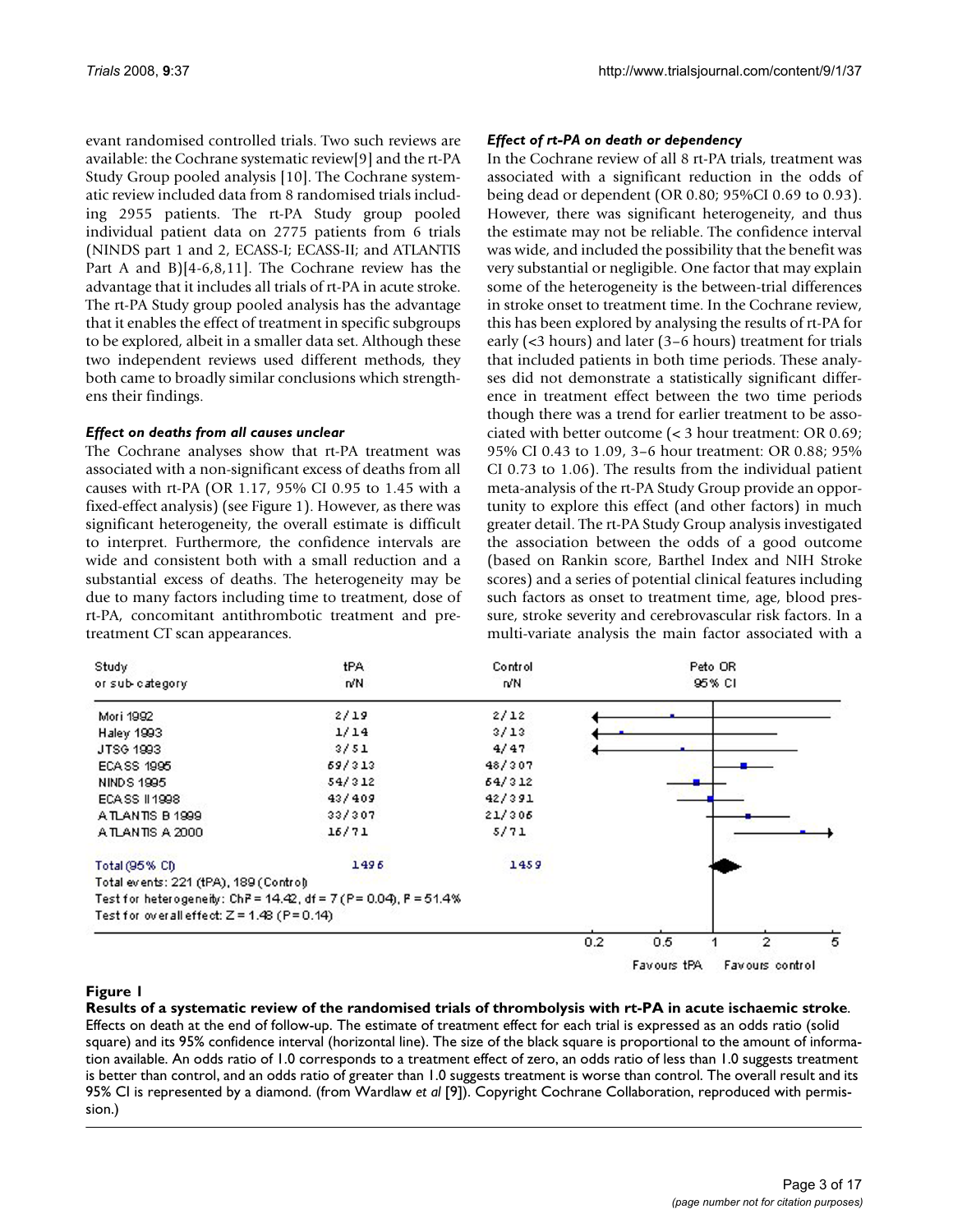more favourable outcome was earlier treatment. The odds of a favourable outcome for those treated within 90 minutes was 2.81 (95% CI 1.75 to 4.50), declining to an odds ratio of 1.15 (95% CI 0.90 to 1.47) for those treated 271– 360 minutes after stroke onset (see Figure 2).

The confidence intervals about the size of the early benefit within 3 hours are wide and there is certainly scope for substantial benefit from early treatment. Similarly, the width of the confidence intervals emphasises the lack of precision and the need for further data, even under 3 hours. On the other hand, the upper confidence interval suggests that worthwhile benefit from rt-PA may extend up to six hours (for those treated between 181 and 270 minutes from stroke onset, the odds of a favourable outcome was 1.40). The rt-PA study group commented that a large randomised controlled trial with over 5,000 patients  $(620 < 3$  hrs and 4823 3–6 hrs) would be required to confirm or refute these findings. Nonetheless, whether given in routine practice, or as part of a trial, these data support the notion that 'time is brain' and every effort must be made to reduce time from onset to administration of thrombolytic treatment.

# *Thrombolysis increases risk of symptomatic and fatal intracranial haemorrhage*

In the Cochrane review, thrombolytic therapy with rt-PA was associated with a definite risk of fatal intracranial haemorrhage (OR 3.60, 95% CI 2.28 to 5.68, 2p < 0.00001) with no significant heterogeneity. The rt-PA Study Group investigators assessed the effect of several clinical factors: time to treatment, age, and stroke severity on the risk of intracranial bleeding. Treatment with rt-PA was the only independent predictor. Thus, at present, there are insufficient data available to guide clinicians on the factors that influence the occurrence of this most important side effect of treatment.

# *Key unanswered questions about thrombolytic therapy for ischaemic stroke*

# *What is the 'time window' for thrombolysis?*

The current data suggest that the time window for treatment with thrombolysis may extend out to 6 hours from stroke onset. How long is the time window for effective treatment? Does the time window vary with patient factors? If treatment is effective up to six hours from stroke onset, a much larger number of patients would be eligible for treatment.



Figure 2 and 2008 and 2008 and 2008 and 2008 and 2008 and 2008 and 2008 and 2008 and 2008 and 2008 and 2008 an **The adjusted odds ratio of the chance of a favourable outcome** (modified Rankin score of 0–1, Barthel Index 95–100, NIHSS 0–1) at day 90 following thrombolysis with rt-PA by stroke onset to treatment time, derived from an analysis of individual patient data from the main randomised trials of rt-PA in acute ischaemic stroke. (from rt-PA Study group investigators [10], copyright Elsevier and the Lancet, reproduced with permission).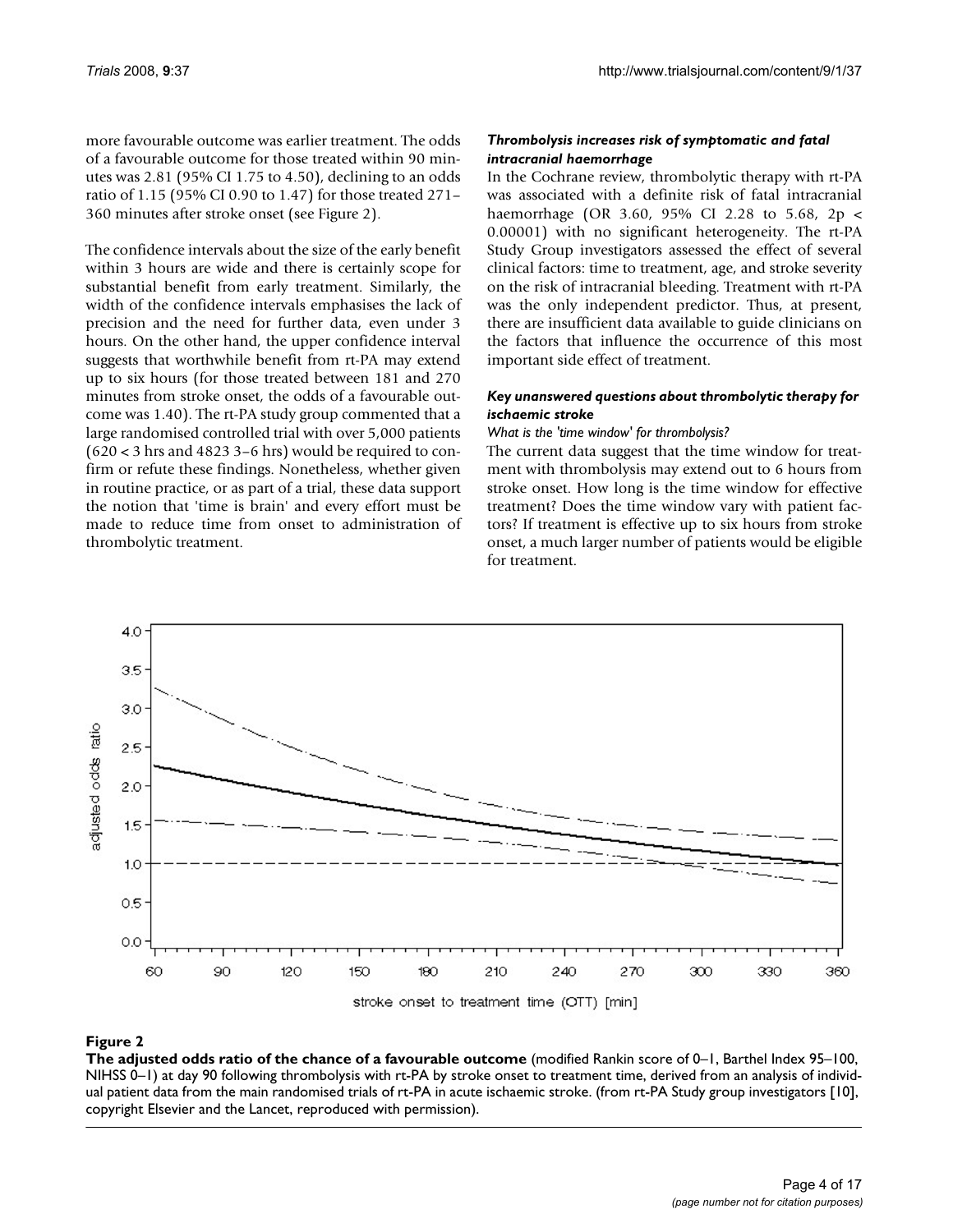#### *What is the effect of thrombolysis in older patients?*

Only 42 patients aged over 80 years old have been included in the rt-PA trials to date (mainly as a consequence of the 80 years age limit in the ECASS studies). About a fifth of patients with stroke are aged 80 years or older, and this under-representation of older people represents a major gap in knowledge. Although the risk/benefit ratio of rt-PA might become less favourable with increasing age because of a higher risk of adverse events, the higher risk of a poor outcome without treatment could make treatment worthwhile for some older individuals. This can only be established by the inclusion of older people in further randomised trials. IST-3 will therefore have no upper age limit.

#### *What is the effect of thrombolysis on overall survival?*

The effect of rt-PA on deaths from all causes is unclear. There is a non-significant trend to an excess of deaths. Clinicians would be reassured if thrombolysis was shown to have no net detrimental effect on overall survival. If further trials confirmed that thrombolysis increased the risk of death, patients might still consider having the treatment, if those who survived the treatment had a much greater chance of being free of disability.

#### *What predicts fatal intracranial haemorrhage?*

Intracranial haemorrhage is the major risk of treatment and the current trial data cannot reliably identify independent risk factors, other than choice of agent, to predict bleeding. Even the more statistically powerful individual patient meta-analysis from the rt-PA Study Group Investigators was unable to identify any clinically relevant risk factors for cerebral bleeding (other than use of the thrombolytic agent itself). Yet there is a widespread belief that clinical factors do influence risk. Many factors could influence the risk of bleeding (and hence, the potential benefits of thrombolysis) and the most important factors to explore further include: age, prior antiplatelet therapy; stroke severity; stroke subtype, whether the infarct is 'visible on CT' or not and time to treatment. Reliable data on these factors will only emerge from further randomised controlled trials, as the current systematic reviews have been unable to clarify the role of these factors.

#### *What pre-treatment CT scan appearances predict response to treatment?*

Pre-treatment scans are obligatory to exclude intra-cranial haemorrhage. However, among patients with ischaemic stroke, certain features on the pre-treatment CT scan might predict the outcome of treatment. The extent and severity of any ischaemic changes on CT scanning might also provide additional prognostic information to time from stroke onset. Specific neuro-radiological features, such as the dense artery sign, might predict lack of response to treatment. Other features, such as extensive white matter change, may help identify patients at high risk of major intracranial haemorrhage with thrombolysis. Some previous analyses of pre-and post-treatment CT scans in the completed thrombolysis trials were not completely blind to treatment (and scan sequence) and the bias introduced may have over-emphasised the importance of some features.

#### *Current clinical practice*

The lack of data and clinical uncertainty about the effects of thrombolysis for acute ischaemic stroke has led to divergent expert opinion [12-14], and as a result of this lack of consensus, the use of rt-PA is very variable [15,16]. Whilst there is strong support for the increased use of thrombolysis from many neurologists[17,18], other specialities and Emergency Medicine (EM) specialists have been more cautious[19,20]. The American Emergency Physicians statement stated: 'The challenge to those who are critical of this statement is to convince the EM community as was done for MI that this should be the standard of care. It may be difficult to do this without further research.' There is also debate about the criteria for selecting patients for thrombolysis[21]. Donnan stated: 'Clearly the view [on the indication for treatment] differs from physician to physician, country to country, and continent to continent[12]. The recent scientific statement from the American Heart Association emphasised that carefully selected patients who can be treated within 3 hours should be considered for treatment with rt-PA but 'caution should be exercised' for those with severe strokes  $(NIHSS > 22)[22]$ . However, the reanalysis of the NINDS trials from the rt-PA Acute Stroke Treatment Review Panel has demonstrated that patients with severe stroke (NIHSS > 20) in the NINDS trials had an absolute benefit of about 4–5% in independent survival, which is less than in stroke of moderate severity, but is still worthwhile. A Cochrane systematic review and an NHS Health Technology Assessment both concluded that rt-PA is promising, but further large-scale controlled trials were needed before the place of this treatment in routine clinical practice could be determined[9,23].

The philosophy of the IST-3 collaboration is therefore that only data from large-scale randomised trials comparing rt-PA with control can dispel these uncertainties. Such uncertainty might lead to many patients being denied an effective therapy and others being treated in error. A positive and ethical approach to take, in the current environment of uncertainty and differing expert opinion, is to enrol many thousands more patients in further randomised controlled trials. Furthermore, if IST-3 demonstrates that intravenous rt-PA can be given safely and effectively following an appropriate clinical assessment and urgent Computerised Tomographic (CT) scanning in a wide variety of emergency hospitals, treatment could be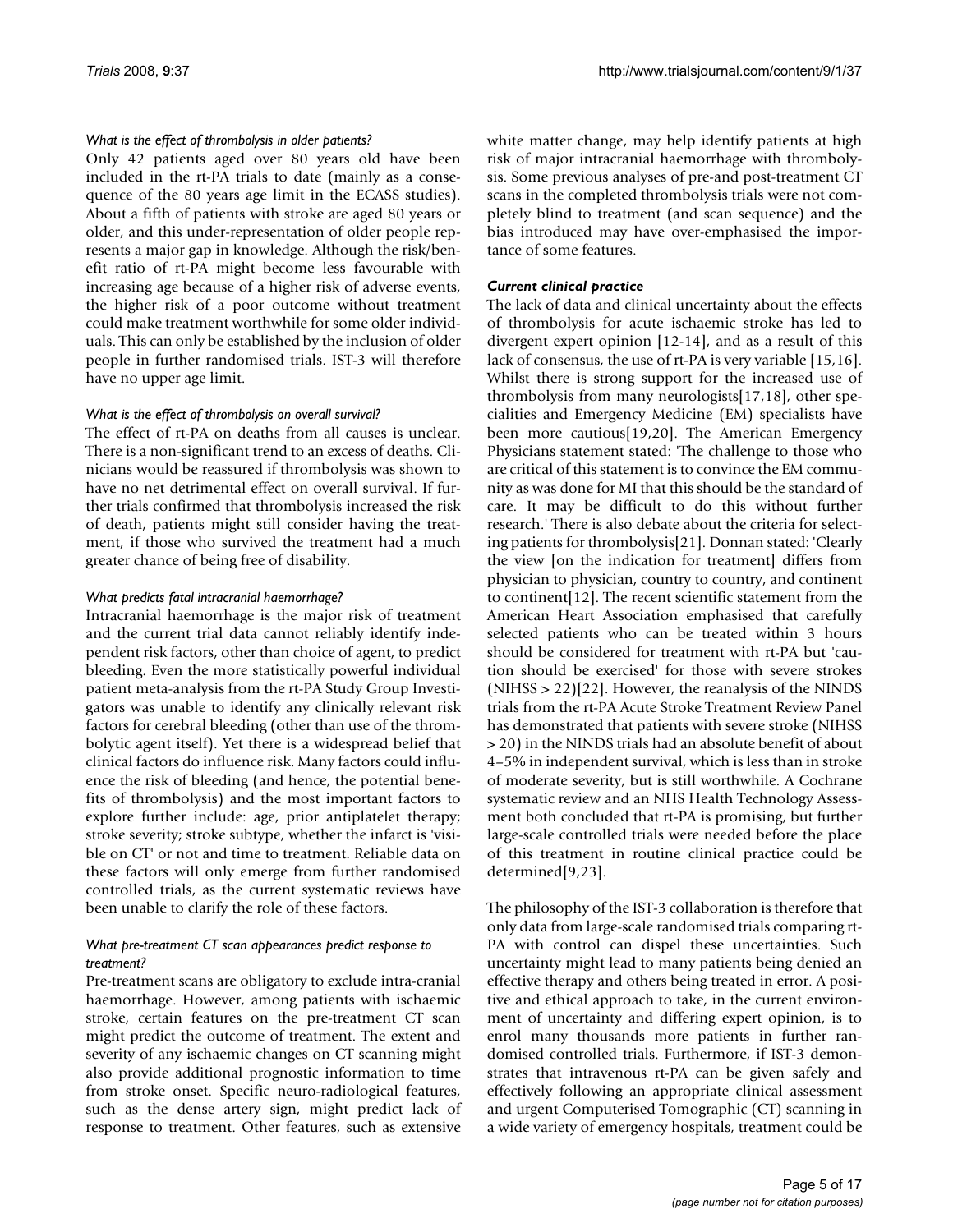made more widely – and equitably – available to those that might benefit (and not, as at present, to the few who have access to the currently limited number of highly specialised stroke centres).

# **Design**

# *Approval to start*

Hospital centres in IST-3 must have the approval of the national co-ordinator before applying for ethics approval. Appropriate local Ethics Committee approval must be sought for each participating hospital. Proof of such approval must be sent to the trial office before recruitment can be started in each centre. The trial must be run according to local procedures and law.

# *Trial centre requirements*

A number of guidelines have stated thrombolysis should only be considered if the patient is admitted to a specialist centre with appropriate experience and expertise[22,24]. Hospitals participating in IST-3 should have an organised acute stroke service. The components of effective stroke unit care have been identified[25], so the service should be configured along those lines and also meet local standards and guidelines. In brief, the facilities (details of these requirements are specified in the separate operations manual) should include:

• Written protocol for the acute assessment of patients with suspected acute stroke to include interventions to reduce time from onset to treatment.

• Immediate access to CT or MR brain scanning (preferably 24 hours a day).

• A treatment area where thrombolysis may be administered and the patient monitored according to trial protocol, preferably an acute stroke unit.

# *Eligibiity*

Patients with mild, moderate or severe strokes are potentially eligible if the following criteria are met:

#### *Inclusion criteria*

- Symptoms and signs of clinically definite acute stroke.
- Time of stroke onset is known and treatment can be started within six hours of this onset.

• CT or MRI brain scanning has reliably excluded both intracranial haemorrhage and structural brain lesions which can mimic stroke (e.g cerebral tumour)

#### *Exclusion criteria*

• The patient has previously been randomised in IST-3

• Major surgery, trauma (e.g. major fall at time of stroke) or gastrointestinal or urinary tract haemorrhage within the previous 21 days. Arterial puncture at a non-compressible site within the previous 7 days.

• Any known defect in coagulation (e.g. currently on oral anticoagulants with an INR > 1.3 **OR** current treatment with heparin [unless APPT within normal laboratory limits] **OR** treatment with low molecular weight heparin or heparinoid **OR** treatment with ximelagatran).

• Known defect of clotting or platelet function (but patients on antiplatelet agents can be randomised).

• The patient is female and of childbearing potential (unless it is certain that pregnancy is not possible) or breast feeding.

• Hypo- or hyperglycaemia sufficient to account for the neurological symptoms; the patient should be excluded if their blood glucose is  $<$  3.0 or  $>$  20.0 mmol/L ('stick testing' is a sufficiently accurate test for this purpose).

• Symptoms considered likely to resolve completely within the next few hours (i.e. a TIA)

• Patient has had a stroke within the previous 14 days or has had treatment for acute ischaemic stroke with thrombolytic therapy within the past 14 days.

• Patient was already dependent in activities of daily living before the present acute stroke

• Patient has other life threatening illness (e.g. advanced cancer) likely to lead to death within a few months.

• Likely to be unavailable for follow-up e.g. no fixed home address.

• Patient has Systolic Blood Pressure < 90 mm Hg or > 220 mm Hg or Diastolic Blood Pressure < 40 mm Hg or > 130 mm Hg

# *High blood pressure (BP) before randomisation*

A persistently high blood pressure can be associated with a poor outcome after stroke[26], though high pre-treatment blood pressure was not an independent predictor of symptomatic intracranial haemorrhage with rt-PA[27]. Some patients with high blood pressure (i.e. systolic BP > 185 mm Hg and/or diastolic > 110 m Hg) can therefore be treated with rt-PA[22]. The randomisation system will only accept patients with systolic BP between 90–220 mm Hg and diastolic BP between 40–130 mm Hg. Although these data provide some guidance, the decision about whether or not to include a patient with persistently high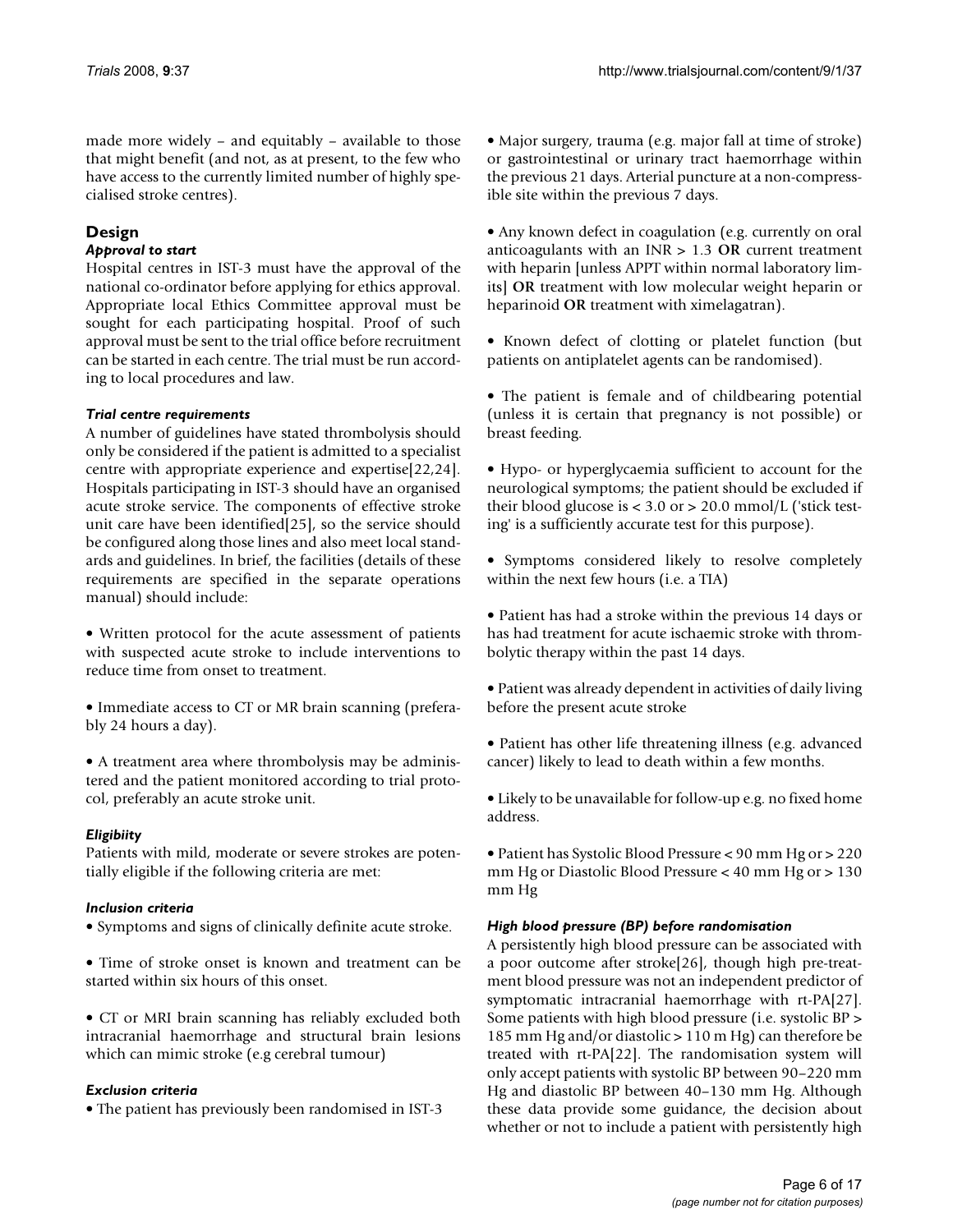levels of blood pressure in the trial must rest with the physicians' judgement.

# *Uncertainty principle (absence of proof)*

Further inclusion and exclusion criteria are not specified precisely but are guided by the uncertainty principle (or absence of proof for that particular patient). If, for whatever reason, the clinician is convinced that a patient fulfilling the above criteria should be treated, the patient should be treated with rt-PA and **NOT** randomised. If the clinician is convinced that a patient should not be treated (for whatever reason), the patient should **NOT** be included in the trial. Patients should only be randomised if they fulfil the eligibility criteria **AND** the clinician is substantially uncertain about the balance of risks and benefits of rt-PA for that individual.

# *Consent*

IST-3 will be run according to the standards laid out in the MRC Guidelines for Good Clinical Practice in Clinical Trials (United Kingdom) and in keeping with the EU directive on Clinical Trials. These guidelines are based on the ICH Harmonised Tripartite Guideline for Good Clinical Practice and the Declaration of Helsinki. Local Ethics Committee (or local equivalent) approval is needed for each participating centre before recruitment can begin. The consent process was developed, in line with recent recommendations[28], with consumer involvement[29]. Consent is supported by a patient (or carer) information leaflet (Appendices 2 and 3) and is adapted to local ethical requirements and the clinical state of the patient:

- If patients can understand and write, signed consent must be obtained.
- Patients who can comprehend, but are unable to write, may provide verbal witnessed consent.
- The patient's relative or spouse may act as the patient's personal legal representative and provide assent to trial inclusion (consent) if the patient is acutely mentally incompetent as a result of their stroke (e.g. aphasia or decreased conscious level).
- Under certain strict criteria, if no relative is available, some local ethics committees may permit a professional legal representative, such as an independent doctor, to enable those patients unable to give consent to be recruited (this is acceptable in certain emergency situations and sometimes previously called 'a waiver of consent')[28].
- The requirements of the relevant ethics committee should be adhered to at all times.

# *Brain imaging*

All patients MUST have a pre-randomisation brain scan to exclude intracranial haemorrhage. CT scans should cover the entire brain from the foramen magnum to the vertex with 4 – 5 mm thick slices through the posterior fossa and 8 – 10 mm thick for the cerebral hemispheres, with no slice gap. Scans should be windowed on a width of 80 Hounsfield Units (HU) and a centre level of 35 – 40 HU. This is particularly important if scans are to be sent as printed film. All patients (irrespective of treatment allocation) MUST have a follow-up scan at 24–48 hours. In addition a repeat scan is required if the patient deteriorates neurologically or intracranial haemorrhage is suspected for any reason. Although CT scanning is preferred, MR brain imaging is allowed provided there is sufficient radiological support in the hospital to interpret the scans and a gradient echo  $(T, * )$  is included to exclude haemorrhage (haemorrhage can be overlooked on several other types of MR imaging sequence) and Diffusion Weighted Imaging (DWI) is required to identify the recent infarct. All scans performed during the first 7 days following randomisation are to be sent to Edinburgh for coding. The two sets of CT scans per patient (more, if the patient had extra scans due to suspected complications) are to be sent to the Edinburgh trials office, either by post, or (subject to certain conditions) by electronic transfer of DICOM files (details of methods of file transfer and copies of the Scan transfer forms are given in the trial operations manual). If sending a hard copy film, the original is to be sent, as this allows better conversion to an electronic file (a copy should be made and kept at the treating hospital). Hard copy scans will be digitised and converted to DICOM files. All images will be coded with all original identifiers stripped from the record. Each scan can then be assessed, blind to patient details, and to whether the scan is pre- or post treatment. Each scan will be assessed by an international panel of expert radiologists by means of an internet web-based computer system.

# *Advanced imaging substudies*

IST-3 will permit advanced imaging substudies in centres with appropriate facilities and local expertise. Such studies could include CT angiography, MR diffusion and perfusion imaging, carotid duplex and transcranial doppler imaging. Any such proposed sub-studies must be approved by the IST-3 Trial Steering Committee.

# *Randomisation*

The clinician enters patients by telephone call to an automated randomisation system available 24 hours a day. The randomisation system requests a few key items of baseline data, which are then entered with the telephone keypad. A web-based randomisation is being planned for 2006. When the data have been entered and checked, the computer generates the treatment allocation. The system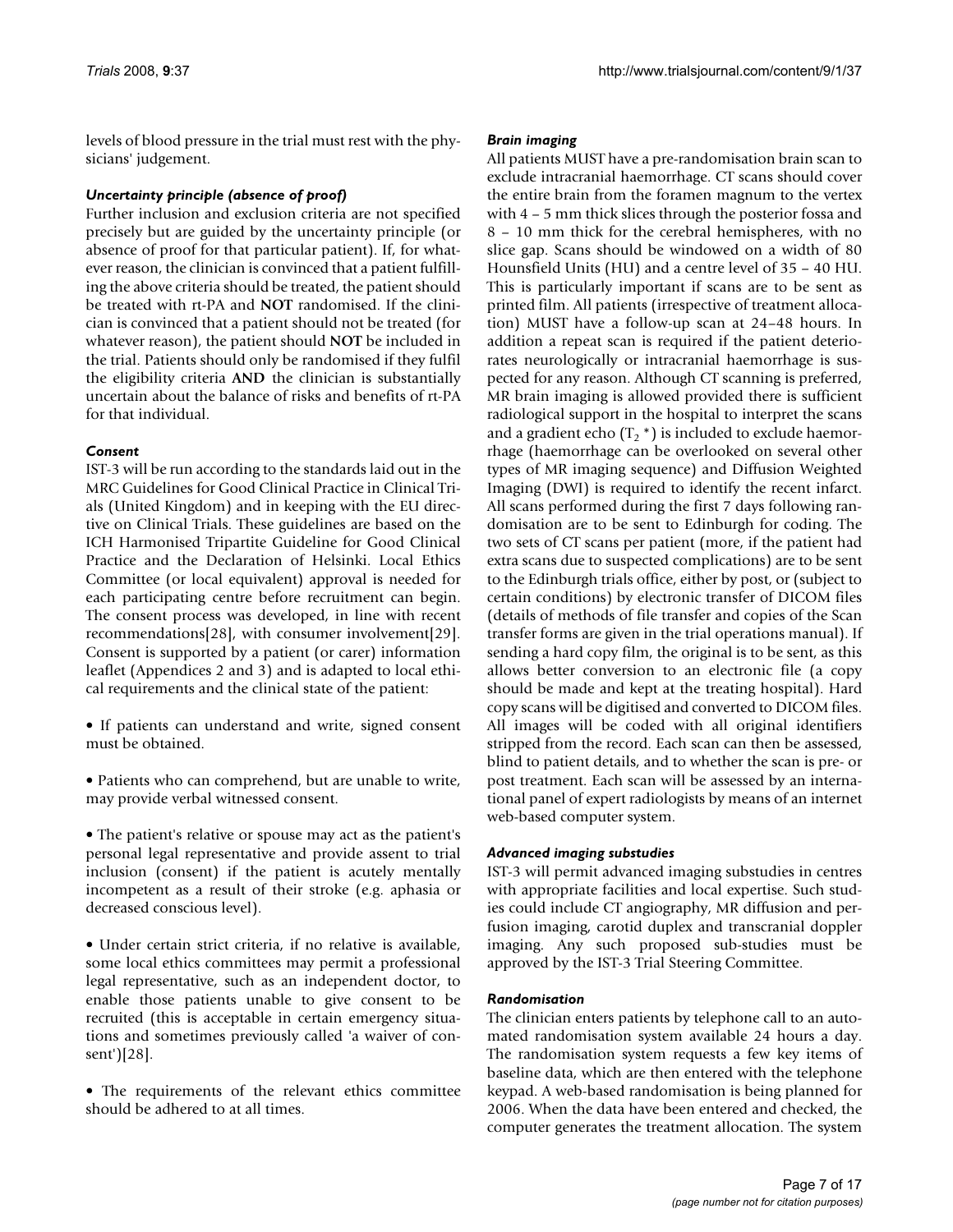includes a standard minimisation algorithm which ensures that the treatment groups are balanced for key prognostic factors[30]. The algorithm balances allocation on stroke severity (calculated as the patient's predicted probability of a poor outcome, calculated from a validated prognostic model based on key clinical variables measured at baseline)[31]. Patients allocated 'immediate rt-PA' should be treated as soon as possible after the randomisation call is completed.

# *Trial infusions*

All patients should have intravenous access in place and be administered intravenous fluid therapy according to local acute care protocols. Patients allocated 'immediate rt-PA' should be given recombinant tissue-type plasminogen activator (Alteplase, Boehringer Ingelheim; or Activase, Genentech) in a total dose of 0.9 mg per kg of body weight up to a maximum of 90 mg. Ten per cent of the dose is given as an intravenous bolus delivered over one minute followed by the rest of the infusion over the next 60 minutes. Patients allocated 'control' must avoid treatment with rt-PA and should receive stroke care in the same clinical environment as those allocated 'immediate rt-PA'. Both treatment groups must have their blood pressure monitored closely over the first 24 hours, according to the IST-3 protocol, and this must be documented. Both groups should receive the same general supportive care.

#### *Management protocols*

All patients entered in the trial, whether allocated rt-PA or control, must be managed according to local acute stroke care protocols, in the same clinical environment. Such protocols are not specified by the trial, but will generally include the components of effective stroke unit care[25]. Soon after admission, intravenous access, monitoring of physiological variables, correction of any abnormalities, and where clinically appropriate, intravenous fluid therapy should be initiated.

#### *Blood pressure: monitoring and intervention*

The NINDS group specified a detailed protocol for the active lowering of blood pressure, though it was unclear whether this policy was beneficial or harmful to patients in the trial[32]. The Blood Pressure in Acute Stroke Collaboration (BASC), have since reviewed all the relevant randomised controlled trials of blood pressure lowering in acute stroke[33] and concluded (as did the International Society for Hypertension [ISH] [34] that there were no data from reliable randomised controlled trials to guide the management of high blood pressure in patients with acute stroke. Blood pressure tends to fall in the acute phase of stroke and in view of the conclusions of the BASC and ISH, no particular IST-3 protocol for blood pressure management will be specified. To monitor any interaction between blood pressure and response to treatment in IST-

3, data on blood pressure levels and the use of blood pressure lowering treatments will be collected. This aspect of the trial will be monitored by the Data Monitoring Committee.

# *Symptomatic intracranial bleeding*

Intracranial haemorrhage should be suspected if any of the following occur during the infusion or within 24 hours of randomisation:

- Neurological deterioration.
- New headache.
- New acute hypertension.
- New nausea or vomiting.
- Sudden decrease in conscious level.

If any of these events occur, any rt-PA infusion should be stopped and the patient examined for possible reasons for the deterioration. Blood should be taken to measure prothrombin time (PT), activated partial thromboplastin time (APPT), fibrinogen, full blood count and group and save serum. CT scanning must be performed immediately, irrespective of the allocated treatment group. If CT scanning confirms intracranial haemorrhage, rt-PA must not be restarted. Management should follow local protocols and will usually require consultation with a haematologist and a neurosurgeon. For patients who have received rt-PA there is no reliable evidence available to recommend any one treatment strategy over another, but fibrinolytic inhibitors such as tranexamic acid may be useful. In the rare instance that fibrinogen levels are low  $\left($ <1 g/L) after rt-PA therapy, cryoprecipitate (containing fibrinogen and factor VIII) may be required[35]. Fibrinogen assays vary but the Clauss technique is considered the best method if available[36].

# *Asymptomatic intracranial bleeding*

If asymptomatic intracranial bleeding (haemorrhagic transformation of the infarct or parenchymatous haematoma) is detected on the repeat CT scan performed at about 24 hours after randomisation, no specific action is needed, but it may be necessary to delay the start of longterm antiplatelet or anticoagulant therapy. The degree of delay is a matter for the responsible clinician to determine, but will be influenced by factors such as the degree and extent of haemorrhage, the patient's clinical condition, the nature of the planned treatment and the indication for its use.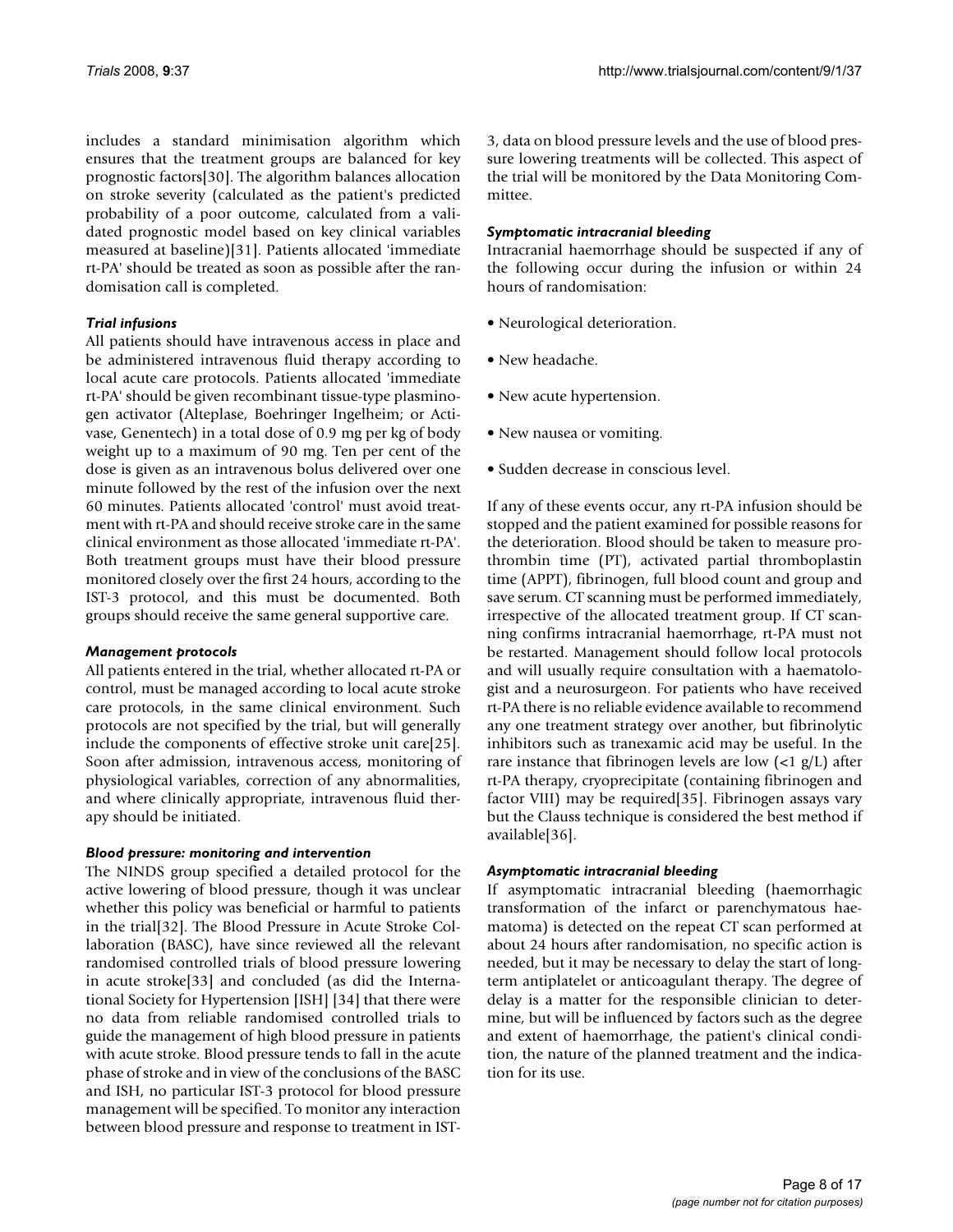# *Extra-cranial bleeding*

If significant extra-cranial bleeding develops, any rt-PA infusion must be stopped immediately. Blood should be taken to assess prothrombin time (PT), activated partial thromboplastin time (APPT), fibrinogen, full blood count and cross match. Appropriate supportive therapy should be given, with monitoring of blood pressure, maintenance of circulating blood volume with intravenous fluids and transfusion of blood as appropriate. The results of the investigations will guide emergency treatment. Management should follow local protocols and will usually require consultation with a haematologist. For patients who have received rt-PA there is no reliable evidence available to recommend any one treatment strategy over another, but fibrinolytic inhibitors such as tranexamic acid may be useful. If fibrinogen levels are low (<1 g/L) cryoprecipitate (containing fibrinogen and factor VIII) may be required[35]. Fibrinogen assays vary but the Clauss technique is considered the best method if available[36].

# *Allergic or hypersensitivity reactions*

Anaphylactic reactions can occur following rt-PA administration for acute ischaemic stroke, but occur rarely[37]. If there are any signs of anaphylactic response or hypersensitivity (e.g. peri-orbital swelling, tongue swelling, urticarial rash) any rt-PA infusion should be stopped immediately. Patients require urgent medical assessment ('airway, breathing and circulation'). Treatment will depend on the severity of the reaction. Intravenous steroids and antihistamines may be sufficient for mild reactions. Adrenaline (nebulised or intramuscular) and intubation may be required for severe reactions. Local advice from the emergency medicine team should be sought. All such reactions should be recorded on the 7 day hospital form.

#### *Other aspects of treatment*

# *Antithrombotic treatment should not be given within the first 24 hours of the start of rt-PA treatment*

There is some evidence to suggest that early aspirin, given with thrombolytic therapy, may increase the risk of death[38]. Antithrombotic treatment (antiplatelet drugs and heparin) should therefore be avoided in the first 24 hours after start of trial treatment for patients who have received rt-PA. Patients treated with rt-PA should first have a repeat CT brain scan, performed at 24–48 hours after treatment, and start long-term antiplatelet therapy with aspirin or other agents, only if the second CT has excluded intracranial haemorrhage. Patients allocated control should start long-term antiplatelet therapy with aspirin (or other effective antiplatelet agent) after randomisation according to usual practice. There are no data to suggest that this delay in initiating antiplatelet drugs materially disadvantages rt-PA allocated patients. The modest benefit of aspirin, given at 24–48 hours after onset of stroke symptoms, was similar to that when given within the first few hours[3]. Conversely, the earlier use of aspirin for patients allocated control is therefore unlikely to introduce a major difference between rt-PA and control groups and will anyway reflect usual clinical practice for control patients. All antithrombotic medication used in the first week following treatment will be recorded on the 7 day trial form to monitor deviation from the protocol and assess risk factors for side effects.

# *Long-term antiplatelet drugs*

Unless there is a clear contraindication, all patients should be considered for long-term antiplatelet therapy with aspirin (or other effective antiplatelet) for routine secondary prevention of vascular events[39]. Treatment should not be started until 24 hours after any rt-PA infusion (see above). At discharge, all patients will be given a card recording their participation in the study and their General Practitioners should be informed by letter.

#### *Other treatments in hospital*

All other aspects of treatment are at the discretion of the responsible clinician.

# *Follow-up*

All patients will be followed up, whether they complied with their treatment or not. Follow-up will be at seven days, hospital discharge, transfer to another hospital or death, whichever occurs first. The Hospital Co-ordinator at each collaborating centre must complete the hospital follow-up form for each patient, and send it to the IST-3 Trial Office, enclosing a copy of the pre-and all post-randomisation CT scans.

Six months after randomisation, General Practitioners (or Hospital Co-ordinators) will be contacted by the IST-3 Trial Office staff to check that their patient is alive and that they may be approached for follow-up. If appropriate, the IST-3 Trial Office staff will then mail a postal questionnaire to patients, to record dependency and health related quality of life. The exact procedures for follow-up in each country will be decided by the National Co-ordinator and the IST-3 Management committee. Central follow-up (telephone or postal) has been found to be cost-effective, efficient and also ensures blinding of the assessment. If a patient dies after a hospital follow-up form has been completed (up to 7 days from randomisation), and within 6 months of randomisation, the clinician can conveniently inform the IST-3 Trial Office by completing and returning a simple form to reduce the risk of the co-ordinating centre mailing a questionnaire to a patient who has died. The precise date of death will be very important for survival analyses.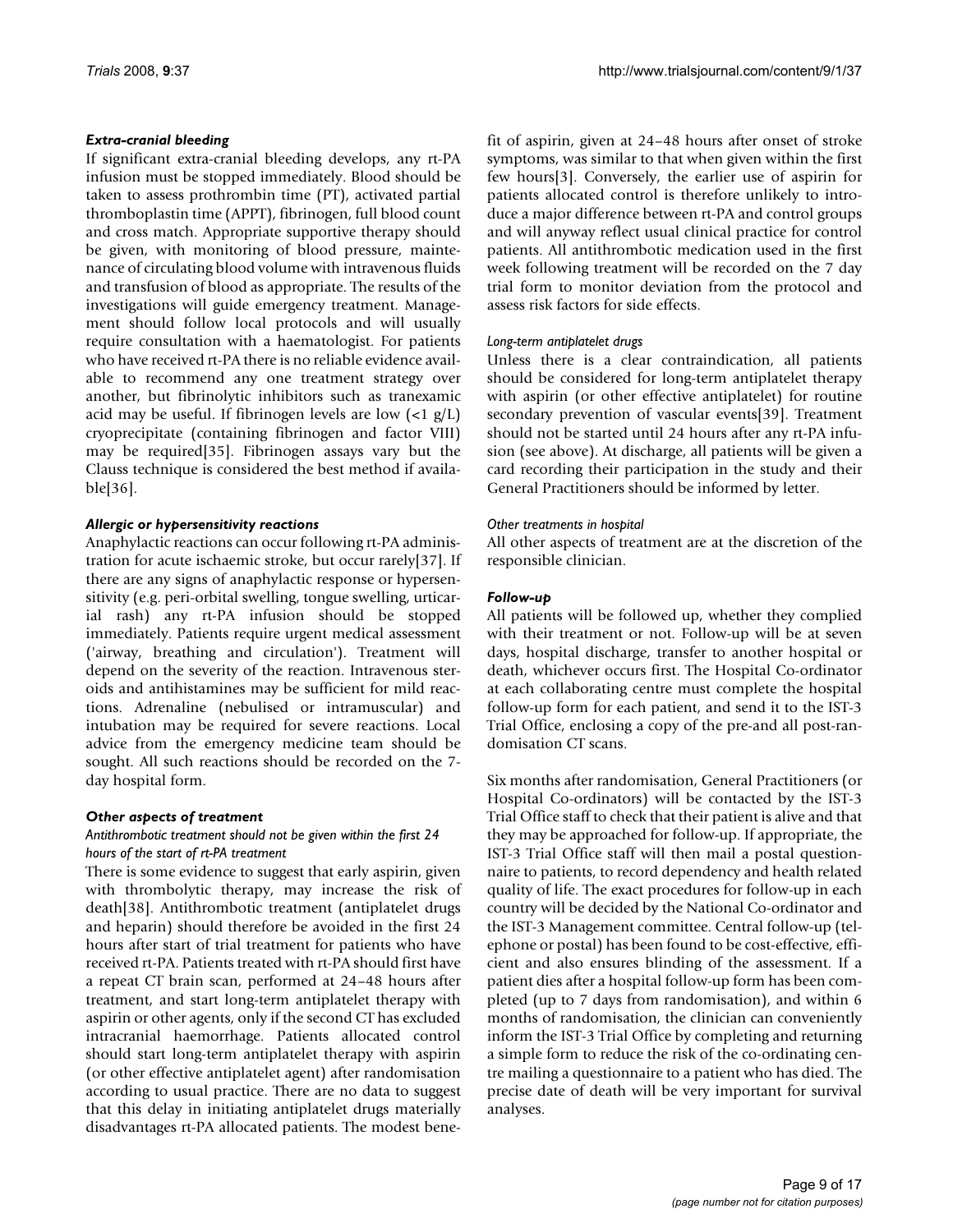To assess the durability of any treatment benefit beyond 6 months, patients recruited in the UK (and in other countries where appropriate funding has been obtained) will be followed up one year after the six month assessment and annually thereafter (dependent on sufficient funding). These data will also permit more detailed health economic modelling and to test the hypothesis, that the level of disability at six months predicts long-term survival.

Patients may withdraw consent to participate in the trial at any stage. This may involve withdrawal from trial treatment (in which case any rt-PA infusion should be stopped) or withdrawal from trial follow-up. If the latter, it is essential to obtain their consent at the point of withdrawal to obtain follow-up information on their outcome from other sources, e.g. from their hospital records, their general practitioner or central health services data.

# **Outcome events**

# *Primary*

The primary measure of outcome is the proportion of patients alive and independent (i.e. Modified Rankin Score 0–2) assessed by validated postal/telephone questionnaires six months after randomisation[40,41].

# *Secondary*

- *a) Fatal events within 7 days*
- **Deaths from any cause**

• **Deaths within 7 days, subdivided by cause of death**. Deaths attributed to neurological causes will be categorised as follows: death due to swelling of the initial infarct; death due to intracranial haemorrhage; death due to the initial stroke, but not attributable to infarct swelling or haemorrhage; death due to recurrent ischaemic stroke; or death due to recurrent stroke of unknown type.

# *b) Non-fatal events within 7 days. The occurrence of one of the following events within 7 days, in a patient alive at 7 days*

• **Symptomatic intracranial haemorrhage**. In a patient with *either* a clinically important worsening of their deficit measured on a valid stroke scale, *or* the occurrence of a clinical syndrome suggesting recurrent stroke, the presence of significant intracranial haemorrhage on a CT or MR scan performed within 7 days of randomisation.

• **Recurrent ischaemic stroke**. Further stroke in a different vascular territory to the index stroke, according to clinical features. The diagnosis must be supported by brain imaging to exclude haemorrhage (but not necessarily to confirm the vascular territory of the new infarct).

• **Recurrent stroke of unknown type**. Further stroke in a different vascular territory to the index stroke, according to clinical features, but with no brain imaging or autopsy performed.

• **Neurological deterioration attributed to swelling of the initial ischaemic stroke**. In a patient with relevant clinical deterioration, the presence of significant cerebral oedema (i.e. complete ventricular effacement, midline shift or obliteration of the basal cisterns) on a post-randomisation CT scan (or MR) performed within 7 days of randomisation.

• **Neurological deterioration not attributable to swelling of the initial ischaemic stroke or haemorrhage**. A patient with relevant clinical deterioration, but no evidence on CT or MR of significant swelling or haemorrhage.

*c) Other events within 7 days*

• **Major extracranial haemorrhage** (i.e. fatal, severe enough to require transfusion or operation, or an absolute decrease in haemoglobin  $\geq 5$  g/dL or a decrease in haematocrit of  $\geq$  15% or bleeding associated with persistent or serious disability).

• **Asymptomatic intracranial haemorrhage identified by routine repeat brain imaging**. The presence of any intracranial haemorrhage on a CT scan (or MR scan) performed within 7 days of randomisation with no clinical deterioration (i.e. no corresponding worsening of neurological deficit, and no evidence of recurrent stroke)

*d) Outcome at six months (and, for UK patients, at 18 months and annually thereafter)*

• Number of patients dead from any cause within six months

• Number of patients dead from a vascular cause (includes death due to bleeding) within six months

• Number of patients making a complete recovery from the stroke (defined by simple recovery question)[41]

- Oxford Handicap Score (Modified Rankin)[40]
- 'Dependency' question[41]
- EQ-5D (EuroQol) questionnaire[42,43].

• Residence at six months (i.e. at home, still in hospital, long-term geriatric ward, nursing home, residential home, with relatives or other)

# **Analyses**

'Intention-to-treat' analyses will be used throughout.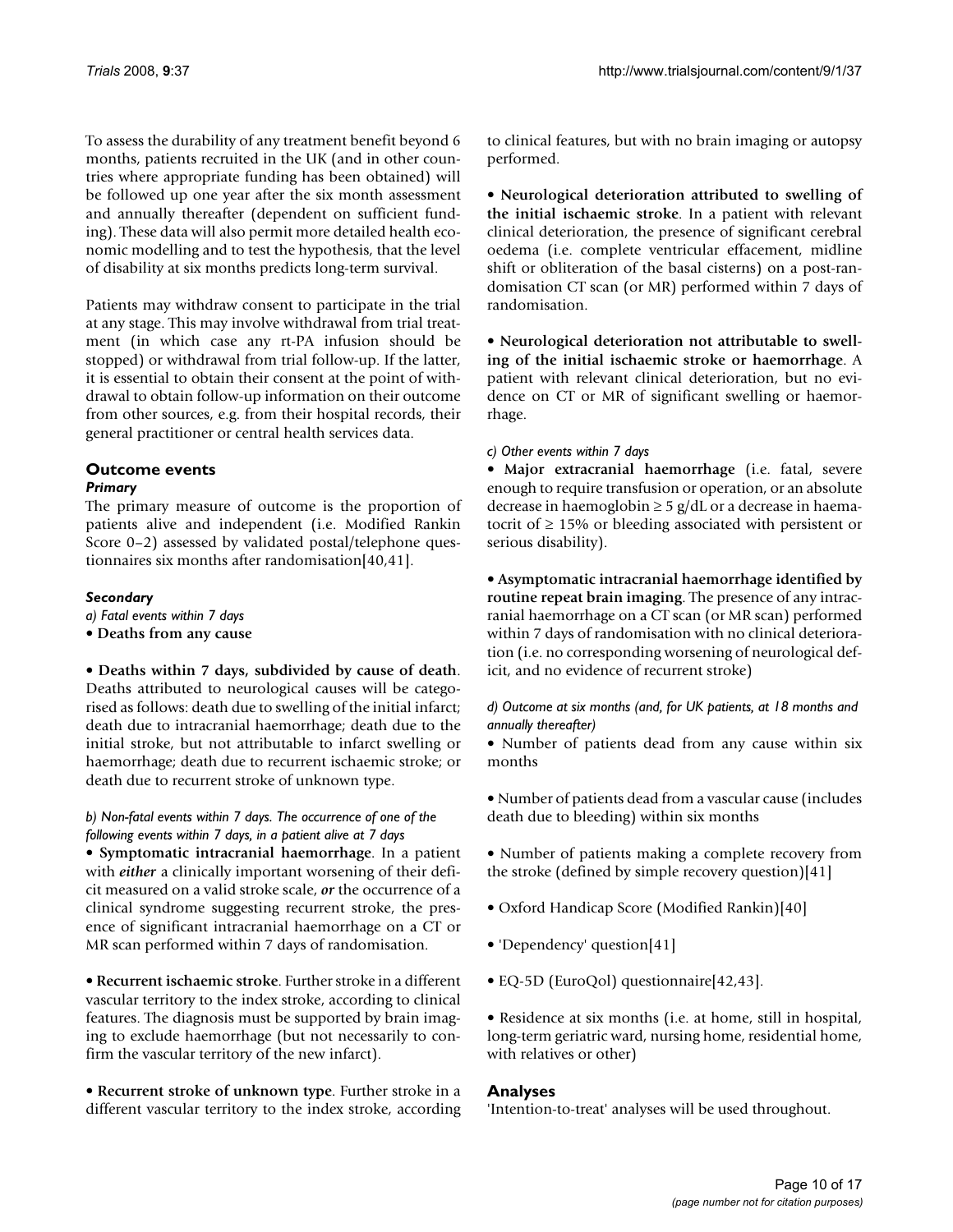# *Primary analysis*

The primary analysis will be a comparison of the proportion of patients in each group who are alive and independent at six months (Modified Rankin 0,1 and 2), for all those allocated rt-PA versus all those allocated control.

# *Pre-planned subgroup analyses*

Analyses will be performed of the effect of treatment at six months among all those allocated rt-PA versus all those allocated control, subdivided by the following baseline features:

- Time from onset to randomisation (0–3 vs. 3–6 hours)
- Age
- Gender
- Clinical stroke syndrome using the OCSP classification[44]
- Presence or absence of atrial fibrillation (AF)
- Pre-randomisation brain imaging appearances (extent of visible infarction, visible infarct versus not, small vessel disease and atrophy)

a) as assessed by the randomising clinician (recorded at baseline), and

b) as assessed by independent blinded review of the prerandomisation scan

- Use of antiplatelet drug treatment at the time of randomisation
- Stroke severity according to the NIHSS.
- Blood pressure at randomisation
- Randomisation in a centre with prior experience (treatment of more than 3 patients with thrombolysis in the 12 months prior to the start of the trial) versus not
- Randomisation during the double blind start-up phase vs. randomisation during the main (open) phase.

A variety of other subsidiary analyses, will be performed of the effect of treatment on: death from any cause within the first seven days; death from any cause at six months; death from vascular causes at six months; fatal intracranial haemorrhage; complete recovery at six months; outcome as measured by the Oxford Handicap Score[40]. Treatment effects on the primary outcome and secondary outcomes, subdivided by other baseline features will be performed as appropriate, with due allowance for their exploratory nature.

#### *Collaboration with systematic reviews of thrombolysis*

When the main report of IST-3 has been published, the IST-3 group will collaborate with the authors of the Cochrane systematic review and with the rt-PA Study Group to include the trial data from the trial in their analyses.

# *Sample size*

The IST-3 has a planned sample size of 6,000 patients. Assuming a power of 80%, an alpha level of 5%, and the same control event rate as observed in the trial to date (confidential data), with 6000 patients, mostly treated between 3 & 6 hours of onset, the trial could detect a 3% absolute difference in the primary outcome (the proportion of patients dead or dependent at 6 months). This absolute difference is clinically worthwhile, is consistent with the effect size observed among patients randomised between 3 & 6 hours of stroke onset in the Cochrane review of the rt-PA trials. It is also comparable with the absolute benefit seen with thrombolytic therapy for acute MI. If 3500 patients were recruited, the trial could detect a 4% absolute difference in the primary outcome. A sample size of 1000 patients could detect a 7% absolute difference in the primary outcome, which is consistent with the effect size among patients randomised within 3 hours of stroke in the Cochrane review.

# **Data and safety monitoring**

*Interim analyses: role of the Data Monitoring Committee* During the period of recruitment into the study, interim analyses of the proportion of patients alive and independent and the numbers of total deaths at six months and analyses of other major outcome events will be supplied, in strict confidence, to the chairman of the data monitoring committee, along with any other analyses that the committee may request. In the light of these analyses, the data monitoring committee will advise the chairman of the steering committee if, in their view, the randomised comparisons have provided both (i) 'proof beyond reasonable doubt' that for all, or some, the treatment is clearly indicated or clearly contra-indicated and (ii) evidence that might reasonably be expected to materially influence future patient management. Appropriate criteria of proof beyond reasonable doubt cannot be specified precisely, but the DMC will work on the principle that a difference of at least 3 standard errors in an interim analysis of a major outcome event (e.g. death from all causes or independent survival at six months) may be needed to justify halting, or modifying, a study before the planned completed recruitment. This criterion has the practical advantage that the exact number of interim analyses would be of little importance, and so no fixed schedule is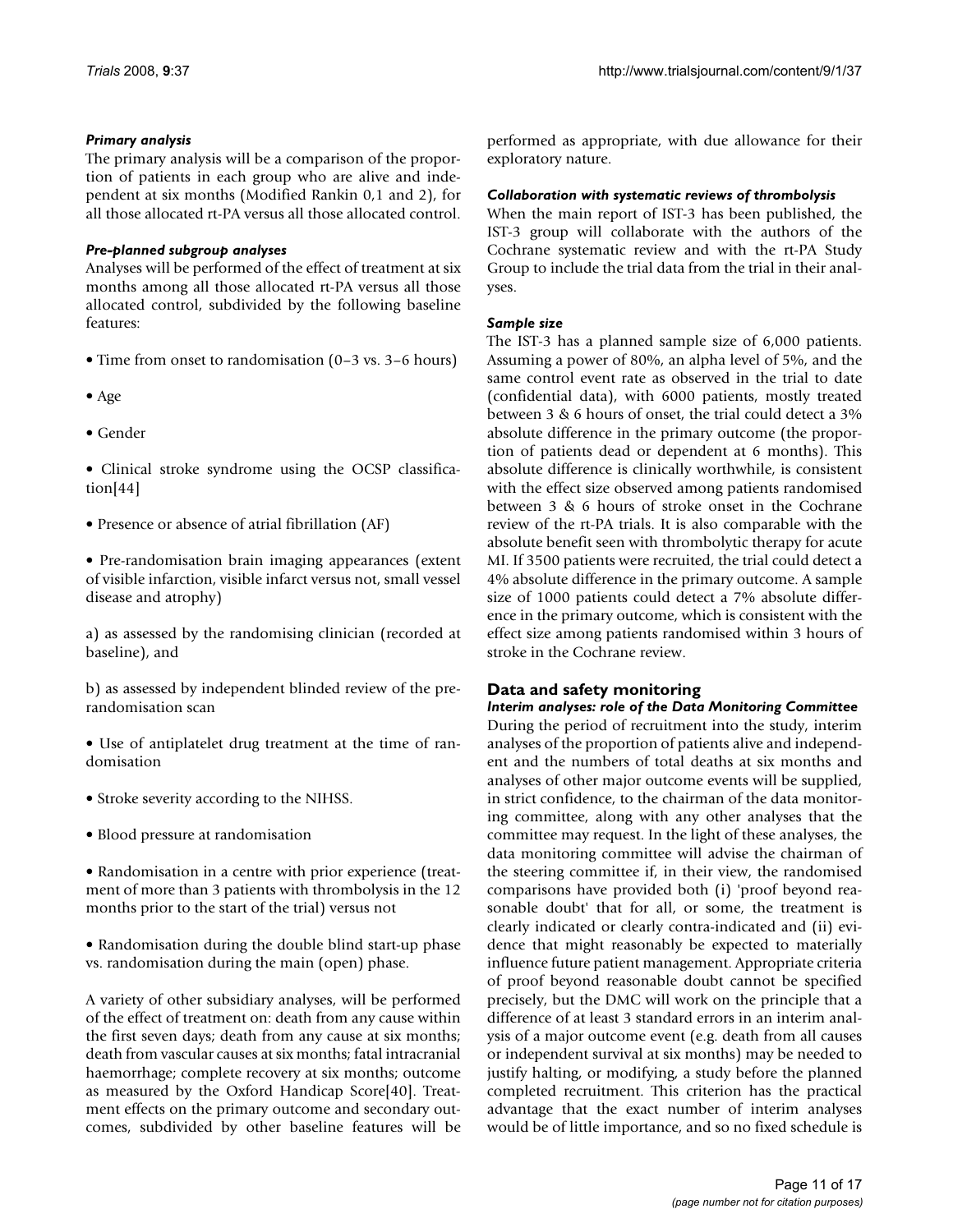proposed[45]. Following a report from the DMC, the steering committee will decide whether to modify entry to the study (or seek extra data). Unless this happens however, the steering committee, the collaborators and central administrative staff will remain ignorant of the interim results.

# *Monitoring of Suspected Unexpected Serious Adverse Reactions to the study treatment (SUSARs)*

Throughout the trial, all suspected unexpected serious adverse reactions believed with reasonable probability to be due to study treatment are to be reported immediately by telephoning the 24-hour telephone service (the randomisation 'helpline' +44 (0)131 537 2953). During this telephone call, an initial SUSAR report will be completed using information provided by the person reporting the event. The information recorded will provide standard preliminary details of the event (i.e. identity of the patient and of the person reporting the event, nature and date of the event, and reasons for attribution to the study treatment etc). These reports will be reviewed within 48 hours by the study clinical co-ordinators. Any additional important further information will be sought urgently. If the event is assessed as being 'expected', the decision will be recorded on the SUSAR form and a copy of the outcome sent to the reporting centre. If the event is confirmed as 'unexpected' and classified as fatal or life threatening, a full SUSAR report of the event will be requested. This report will be sent, within 7 days to: the Chairman of the Data Monitoring Committee, the Chairman of the Multicentre Research Ethics Committee, the Medicines and Healthcare Products Regulatory Authority, The department for Research and Development (Edinburgh) and all Principal Investigators involved in the trial. SUSARs, which are not classified as fatal or life threatening will be reported within 15 days to all persons and agencies as specified above.

Serious adverse reactions are defined as those which are either life threatening, require in-patient hospitalisation or prolongation of existing hospitalisation, result in persistent or significant disability or incapacity, are congenital anomalies or birth defects. 'Unexpected' means not included in the list of known adverse drug reactions recorded in the summary of product characteristics (listed below).

#### *Expected adverse events*

The most frequent adverse reaction associated with rt-PA is bleeding resulting in a fall in haematocrit and/or haemoglobin values. The type of bleeds associated with thrombolytic therapy can be divided into two broad categories: superficial bleeding, normally from arterial or venous puncture sites or damaged blood vessels; internal bleeding into the gastro-intestinal or uro-genital tract,

retro-peritoneum or central nervous system or bleeding of parenchymatous organs. Symptomatic intracerebral haemorrhage is the main adverse event of Actilyse in treatment of acute ischaemic stroke (up to 10% of patients). In clinical studies with Actilyse, significant blood-loss was observed occasionally from gastro-intestinal bleeding, uro-genital or retro-peritoneal bleeding. Ecchymosis, epistaxis and gingival bleeding are observed rather frequently but usually do not require any specific action. Actilyse therapy may lead to cholesterol crystal embolisation or thrombotic embolisation in rare cases. In the organs concerned, this may lead to corresponding consequences (e.g. renal failure in the case of renal involvement). In patients receiving Actilyse for myocardial infarction successful reperfusion is often accompanied by arrhythmias. These may require the use of conventional antiarrhythmic therapies. Patients with myocardial infarction or pulmonary embolism may experience diseaserelated events such as cardiac failure, recurrent ischaemia, angina, cardiac arrest, cardiogenic shock, reinfarction, valve disorders (e.g. aortic valve rupture), and pulmonary embolism. These events have also been reported following thrombolytic therapy and can be life-threatening and may lead to death. In rare cases nausea, vomiting, drop in blood pressure and increased temperature have been reported. These reactions can also occur as concomitant symptoms of myocardial infarction. As with other thrombolytic agents, events related to the central nervous system (e.g. convulsions) have been reported in isolated cases, often in association with concurrent ischaemic or haemorrhagic cerebrovascular events. In rare cases, anaphylactoid reactions have been reported. These are usually mild, but can be life-threatening in isolated cases. They may appear as rash, urticaria, bronchospasm, angio-oedema, hypotension, shock or any other symptom associated with allergic reactions. If they occur, conventional antiallergic therapy should be initiated. Transient antibody formation to Actilyse has been observed in rare cases and with low titres, but a clinical relevance of this finding could not be established.

#### *Compliance with Good Clinical Practice Guidelines*

The trial will conform to the MRC Guidelines for Good Clinical Practice in Clinical Trials[46]. Trial data will be checked for validity and internal consistency and various measures will be taken to identify any scientific misconduct (details of such measures remain confidential for obvious reasons). Centre visits will be carried out and primary records inspected.

# **Assessment and storage of brain images** *Collection and storage*

CT and MR brain scans at baseline and follow-up are to be sent by secure mail or electronic means to Edinburgh. Anonymised digital copies of these scans will be stored on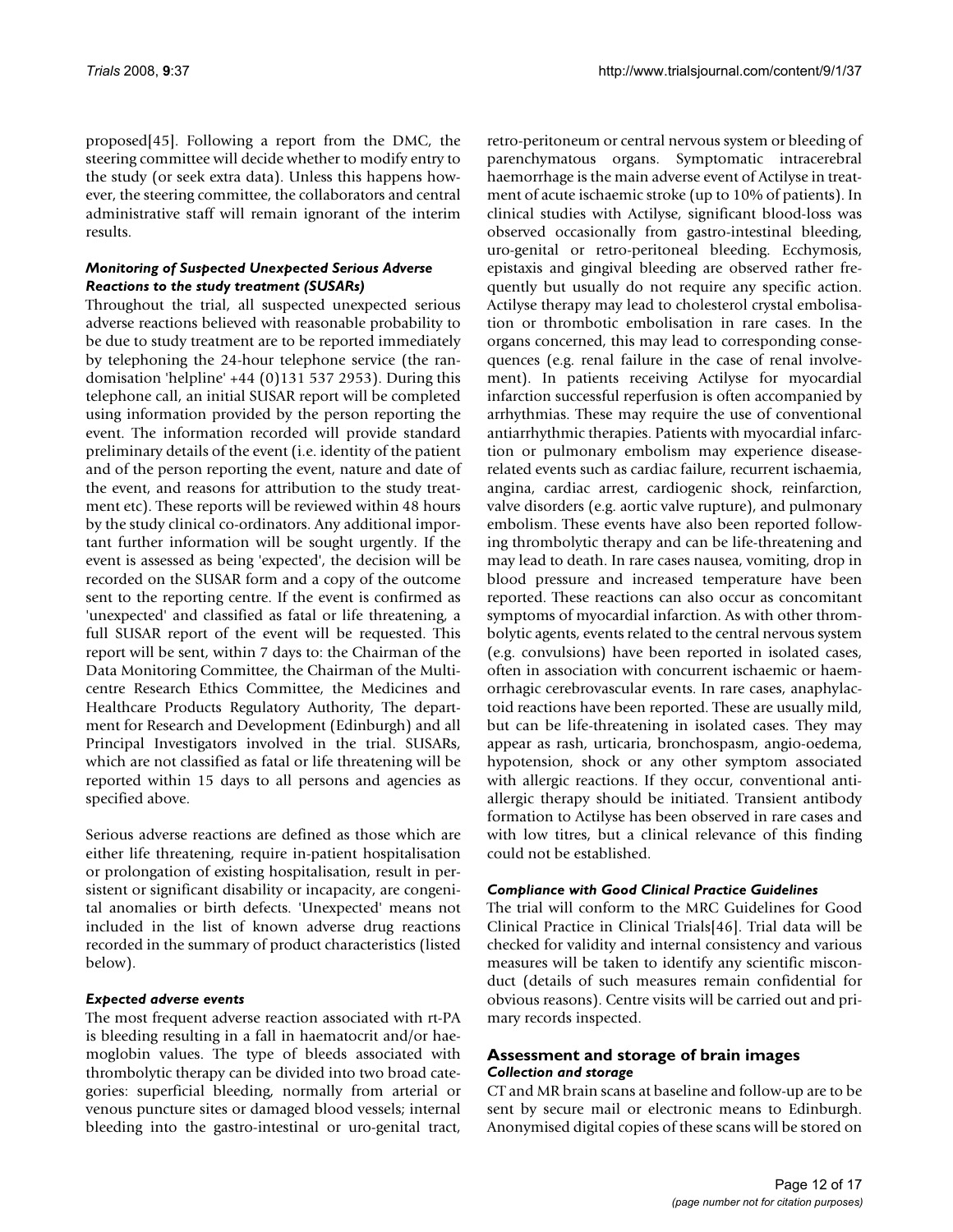computer servers for analysis and archiving. The systems have been designed to ensure the highest levels of data security and patient confidentiality, and will be further enhanced if future technological advances permit it. The enhancements to the current system may include the use of e-Science and Grid technologies if they prove to be superior to current systems. The use of e-Science infrastructure within the MRC Neurogrid project for the IST-3 imaging data could: ensure more reliable, secure and confidential archiving of the imaging data; connect sites for rapid and secure flow of data; enable distributed data analysis with image analysis tools; enhance collaborative working between members of the research team; and, improve the power and applicability of studies.

#### *Assessment*

All brain scans (baseline and follow-up) are to be assessed by at least one expert reader, by means of a web-based image assessment tool which presents anonymised images to the reader. The image data remain on the trial server; the system presents anonymous images in Joint Photographic Experts Group (JPEG) format (with no personal or demographic or other information) together with a structured questionnaire on the same screen to the assessor. The assessor then records their interpretation of the scan by means of the on-screen questionnaire. The scan interpretation is then stored directly on the secure IST3 trial database, with no need for email, fax or postal transmission of data. The Image Reading Advisory panel will advise on the conduct of this work, on the size of the CT reading panel, and on the selection of readers.

# **Roles and responsibilities** *Role of the Steering Committee*

The Committee will be responsible for overseeing the conduct of the trial. It shall be constituted and operate as laid out in the MRC Guidelines for Good Clinical Practice[46].

#### *Role of the International Advisory Board*

This will constitute the National Co-ordinators from each participating country, representatives of other major trials and other individuals with relevant expertise who may be co-opted as appropriate. The Board will be chaired by Chairman of the Trial Management Group. The Board fulfils two roles: a) to advise the trial management team and the trial steering committee on matters relevant to the trial, and b) to enable appropriate representation of the National Co-ordinators views on the trial. Advice from the Board to the steering committee and management committee is not binding.

#### *Role of the Management Group*

The group is responsible for all aspects of day to day management of the trial and is based at the Neurosciences Trials Unit at Edinburgh University. It is responsible for: the recruitment of trial centres; provision of training material for the collaborating centres; organising trial meetings and training meetings; provision of trial materials; data collection, checking and data entering; trial analysis; coordinating the production of trial reports and publications.

#### *Responsibilities of the National Co-ordinators*

National Co-ordinators will represent the IST-3 in their country. The National co-ordinator should: approve new local co-ordinators before they submit any local ethics committee application; undertake the centralised followup at six months in their country; liaise with the IST-3 Management Group over the conduct of national followup procedures; help maintain a high profile for IST-3 in their country and encourage appropriate recruitment; attend meetings of the International Advisory Board to represent the views of participants in their country.

#### *Responsibility of Local Co-ordinators*

Local co-ordinators will represent the IST-3 in their centre (hospital). It is expected that local co-ordinators work in a well organised stroke service, preferably including a stroke unit. The local co-ordinator should: liaise with the National Co-ordinator prior to any local ethics application and trial start-up in their hospital; maintain a high standard of stroke assessment and 'fast-tracking' of potential participants in their hospital, supported by a written protocol; liaise with local neuroradiology or radiology colleagues to ensure immediate access to CT brain imaging; liaise with appropriate emergency medicine colleagues; be responsible for continuous medical education to maintain appropriate high standards of care for patients considered and randomised in the trial (this will usually involve regular meetings with medical, nursing, allied health care staff in the emergency department and stroke unit); ensure compliance with Good Clinical Practice Guidelines.

#### *Role of the independent events adjudicator*

An expert independent clinician will review – blinded to treatment allocation -clinical and radiological information on any significant cerebral event that occurs up to 7 days after randomisation. The classification of such events will be compared with that assigned by two senior members of the trial management staff and any differences will be resolved by discussion. The agreed assessment of each event will form part of the data reviewed in confidence by the Data Monitoring Committee.

#### *Role of the image reading advisory group*

All brain scans (baseline and follow-up), will be reviewed by a panel of expert readers. The methods to be used by the panel of readers, the overall conduct of the image reading process and the interpretation of the findings at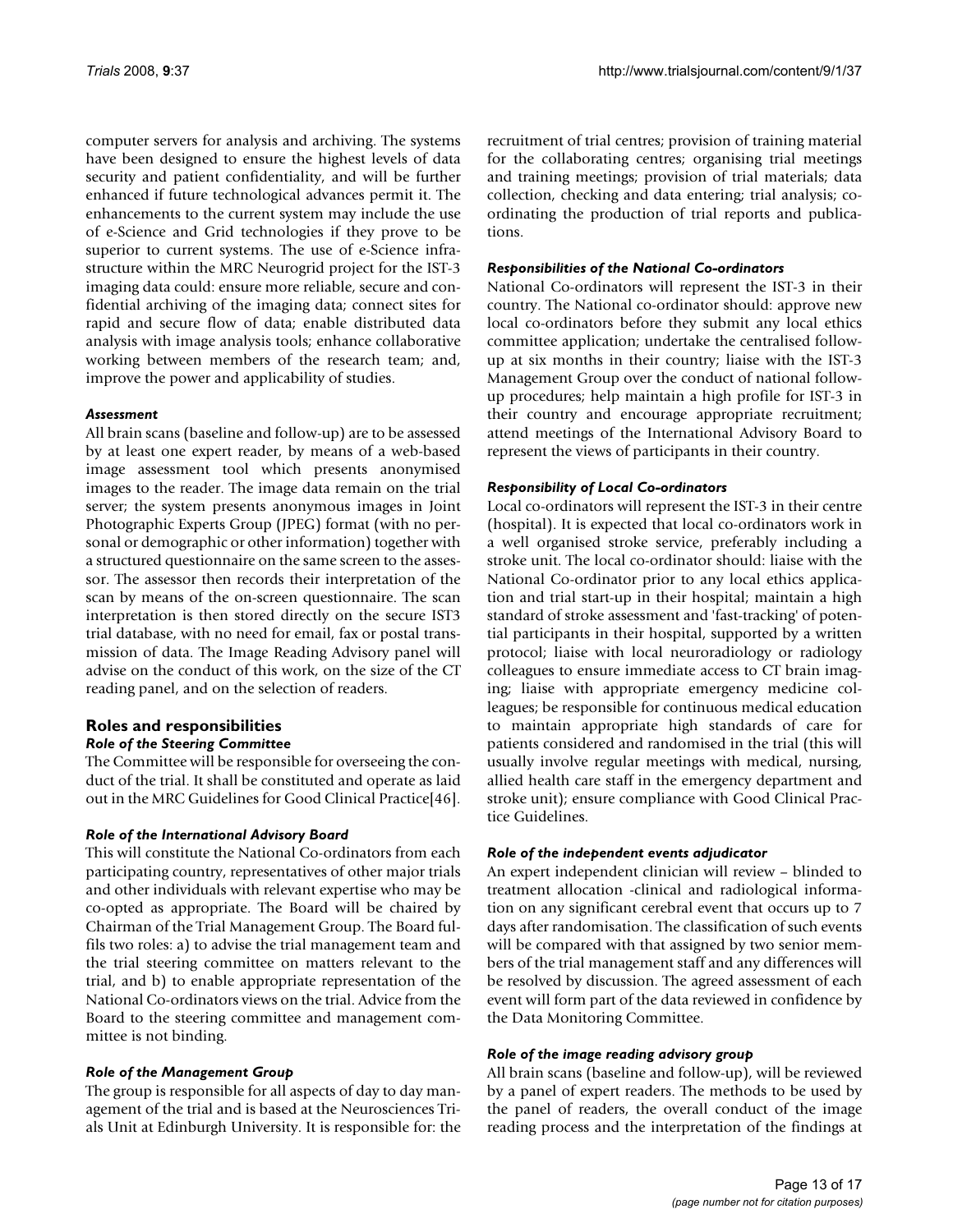the end of the study will be guided by the image reading advisory group. Suitably qualified experts will be invited to join the group which is chaired by Professor Wardlaw.

# *Non-negligent liability*

There are no special arrangements for non-negligent liability in the IST-3. Patients will be protected by the usual arrangements for negligence in the participating hospitals.

# *Publication in the names of all collaborators*

The success of this study depends entirely on the collaboration of a large number of doctors, nurse and patients. For this reason the credit for the main results will be given, not to the central trial co-ordinators, but to all wholehearted collaborators in the study. The primary trial publication will be drafted by a writing committee whose membership has been approved by the steering committee. The manuscript must be approved by the steering committee before submission for publication.

# *Non-trial thrombolysis*

The IST-3 Group recommends that any non-trial thrombolysis treatment for stroke is registered in post-marketing studies such as SITS-MOST[47].

# **Trial organisation**

# *Co-ordinating centre (for all information and queries)*

IST-3 Co-ordinating Centre[48], Department of Clinical Neurosciences, University of Edinburgh, Bramwell Dott Building, Western General Hospital, Edinburgh, UK, EH4 2XU. email: ist3@skull.dcn.ed.ac.uk, telephone: +44 (0)131 537 2793 fax: + 44 (0)131 332 5150.

# *Steering committee*

Independent Chairman: Professor David Chadwick, University of Liverpool, (2000–2008); Professor Colin Baigent, University of Oxford, (2008-); Independent members: Dr Pippa Tyrrell (Manchester University), Professor Gordon Lowe (Glasgow University); Co-principal Investigators: Professor Peter Sandercock (Edinburgh University); Professor Richard Lindley (Professor of Geriatric Medicine, University of Sydney); Statistician: Dr Stephanie Lewis; Neuroradiology Advisor: Professor Joanna Wardlaw (Edinburgh University); Trial Manager: Ms Karen Innes.

#### *IST-3 management group*

Professor Peter Sandercock (Chairman and co-ordinator for trial centres in Europe and North America), Ms Karen Innes (Trial Manager), Professor Joanna Wardlaw (Neuroradiology), Professor Martin Dennis (Stroke Services). Dr Stephanie Lewis (Trial Statistician), Professor Richard Lindley (Co-ordinator for centres in Australasia)

#### *International Advisory Board*

National Co-ordinator from each country, Professor Charles Warlow (Neurology and Clinical Trials), Professor Gary Ford (UK Thrombolysis Advisor), Dr Markku Kaste (ECASS-3 trial liaison), Dr John Marler (NINDS Liaison), Professor Stephen Davis (EPITHET trial liaison).

# *Independent Data Monitoring Committee (DMC)*

Professor Rory Collins, Oxford University, UK (Chairman), Professor Philip Bath (Nottingham University), Professor Jan van Gijn (University of Utrecht, The Netherlands) (2000–2008), Professor Richard Gray (University of Birmingham), Dr Salim Yusuf (McMaster University, Canada), Professor Robert Hart (University of San Antonio) (2008-).

# *Independent events adjudicator*

Dr Keith Muir, Institute of Neurological Sciences, Glasgow.

# *Sponsorship*

The University of Edinburgh and the Lothian Health Board act as joint sponsors for the study and hold the Clinical Trial Authorisation.

# **List of abbreviations**

APPT: Activated Partial Thromboplastin Time; ATLANTIS: Alteplase Thrombolysis for Acute Noninterventional Therapy in Ischemic Stroke; BASC: Blood Pressure in Acute Stroke Collaboration; BP: Blood Pressure; CT: Computed Tomography; DICOM: Digital Imaging and Communications in Medicine Standard; DMC: Data Monitoring Committee; DWI: Diffusion Weighted Imaging; ECASS: European Cooperative Acute Stroke Study; EPITHET: Echoplanar Imaging Thrombolytic Evaluation Trial; HU: Hounsfield Units; ICH: International Committee for Harmonisation; ISH: International Society for Hypertension; IST-3: Third International Stroke Trial; JPEG: Joint Photographic Experts Group; MR: Magnetic Resonance; MRC: Medical Research Council; MRI: Magnetic Resonance Imaging; NINDS: National Institute of Neurological Disorders and Stroke; PT: Prothrombin Time; OR: Odds Ratio; PROBE: Prospective Randomised Open Blinded Endpoint Design; rt-PA: Recombinant Tissue Plasminogen Activator; SUSAR: Suspected Unexpected Serious Adverse Reaction; TSC: Trial Steering Committee

# **Competing interests Peter Sandercock:**

1. Was the Principal Investigator of the second International Stroke Trial (IST-2) to evaluate a neuroprotective compound (619c89). The trial was to be conducted independently of the manufacturer (Glaxo-Wellcome). Peter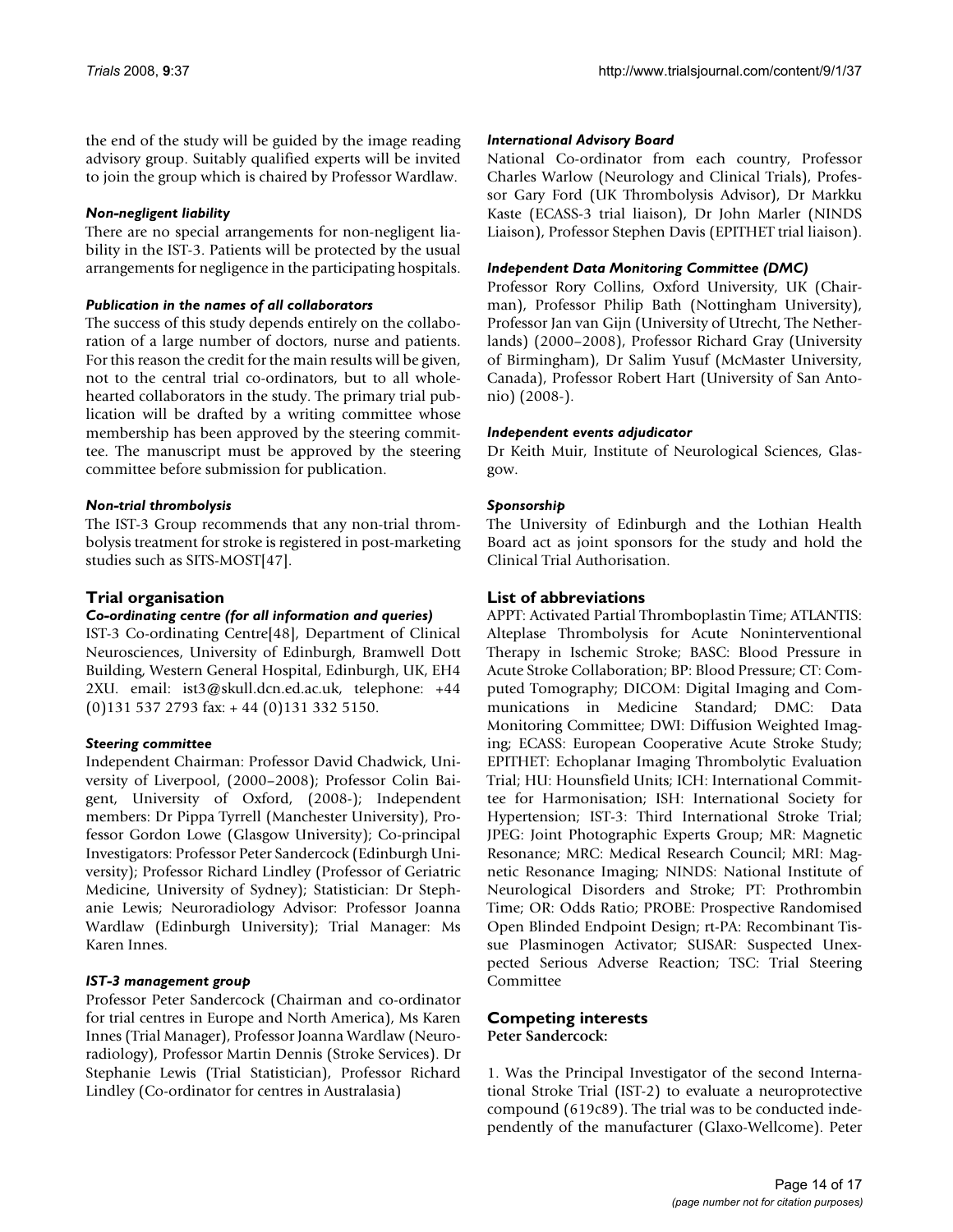Sandercock received an initial grant of £800,000 from Glaxo-Wellcome for the initial phases of the study, but the compound was withdrawn from clinical development and IST-2 was terminated before any patients had been randomised.

2. Has received lecture fees and travel expenses from Bayer and from Boehringer Ingelheim for lectures given at international conferences.

3. He serves on the Independent Data Monitoring and Safety Board of the RELY trial, funded by Boehringer Ingelheim and receives attendance fees and travel expenses for attending board meetings.

4. He does not have any paid consultancies with pharmaceutical companies, and is not a member of the Speaker's Panel of any company.

# **Karsten Bruins Slot:**

• Received an honorarium for a lecture from Boehringer Ingelheim and had costs for participating in scientific meetings reimbursed.

# **Gord Gubitz:**

• Received honoraria and speaker fees from: Boehringer Ingelheim, Sanofi Synthlabo Aventis, Hoffman La Roche and Novo Nordisk.

#### **Veronica Murray:**

• Received an unrestricted educational grant for a meeting on thrombolysis in stroke at which IST-3 was discussed.

# **Authors' contributions**

The study was conceived by the co-chief investigators, PS and RL. JW led the development of all of the imaging aspects of the study. The study was designed by the cochief investigators, MD and SL, with input from all the other listed contributors who act as coordinators of the trial in their own country. All authors have read and approved the manuscript.

# **Additional material**

# **Additional file 1**

*Board Assessment template. Medical Research Council review of trial.* Click here for file

[\[http://www.biomedcentral.com/content/supplementary/1745-](http://www.biomedcentral.com/content/supplementary/1745-6215-9-37-S1.pdf) 6215-9-37-S1.pdf]

# **Additional file 2**

*Multicentre Research Ethics approval. Multicentre Research Ethics approval.* Click here for file [\[http://www.biomedcentral.com/content/supplementary/1745-](http://www.biomedcentral.com/content/supplementary/1745-6215-9-37-S2.pdf) 6215-9-37-S2.pdf]

# **Additional file 3**

*Multicentre Research Ethics approval. Multicentre Research Ethics approval.* Click here for file [\[http://www.biomedcentral.com/content/supplementary/1745-](http://www.biomedcentral.com/content/supplementary/1745-6215-9-37-S3.pdf) 6215-9-37-S3.pdf]

# **Additional file 4**

*Multicentre Research Ethics approval of amendment. Multicentre Research Ethics approval.* Click here for file [\[http://www.biomedcentral.com/content/supplementary/1745-](http://www.biomedcentral.com/content/supplementary/1745-6215-9-37-S4.pdf) 6215-9-37-S4.pdf]

# **Acknowledgements**

The principal acknowledgement must go to the patients who participate in the study, and to the many staff in the participating hospitals, who support the trial, but are not listed, without whom the study would not be possible. The study is an independent, investigator-led trial. The University of Edinburgh and the Lothian Health University NHS Trust act as joint co-sponsors. The study has undergone extensive peer review (additional file 1), and has been approved by relevant ethics committees (additional files 2, 3, 4). The study is being designed, conducted, analysed and reported independently of all of the sponsors and funding agencies. IST-3 has been supported by grants from a large number of organisations, which are listed by country.

**Australia:** the Australian Heart Foundation, Australian NHMRC

**Canada:** the Dalhousie University Internal Medicine Research Fund.

**Norway:** Norwegian Research Council.

**Poland:** the Government of Poland.

**Sweden:** AFA Insurances, the Swedish Heart Lung Fund, Karolinska Institutet, Stockholm County Council, ALF-project grants.

**Switzerland:** Swiss National Science Foundation, Swiss Heart Foundation.

**UK**: the Medical Research Council, The Health Foundation, The Stroke Association, DeSACC, The University of Edinburgh. Drug and placebo for the 300 patients in the double-blind component of the start-up phase were supplied by Boehringer-Ingelheim UK.

#### **References**

- 1. Murray CJL, Lopez AD: **The Global Burden of Disease: a comprehensive assessment of mortality and disability from diseases, injuries and risk factors in 1990 and projected to 2020.** Boston: Harvard University Press; 1996.
- 2. Asplund K: **Stroke in Europe: widening gap between East and West.** *Cerebrovascular Diseases* 1996, **6:**3-6.
- 3. Chen ZM, Sandercock P, Pan HC, Counsell C, Collins R, Liu LS, Xie JX, Warlow C, Peto R: **[On behalf of the CAST and IST collabo](http://www.ncbi.nlm.nih.gov/entrez/query.fcgi?cmd=Retrieve&db=PubMed&dopt=Abstract&list_uids=10835439)[rative groups. Indications for early aspirin use in acute](http://www.ncbi.nlm.nih.gov/entrez/query.fcgi?cmd=Retrieve&db=PubMed&dopt=Abstract&list_uids=10835439)**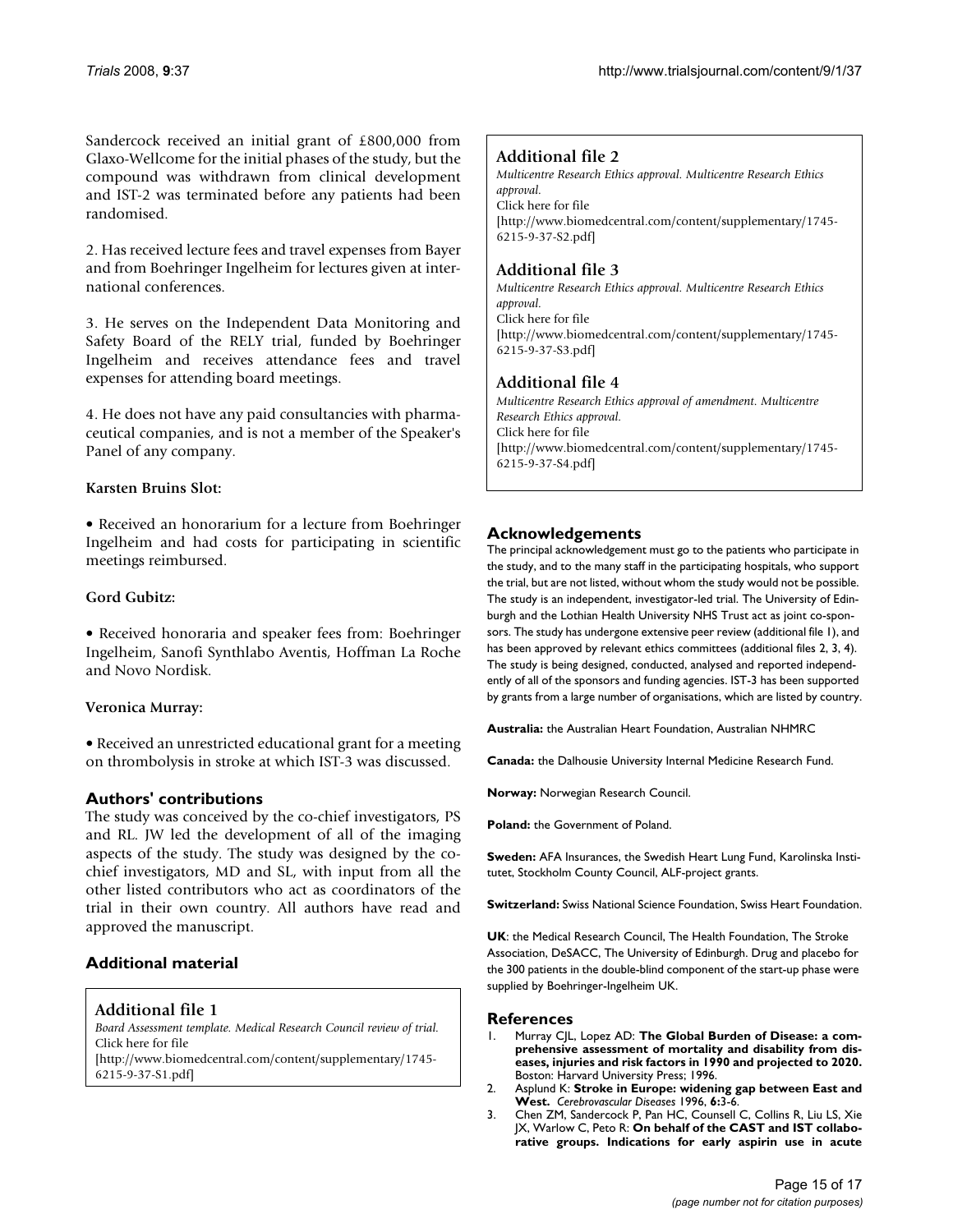**[ischemic stroke: A combined analysis of 40 000 randomized](http://www.ncbi.nlm.nih.gov/entrez/query.fcgi?cmd=Retrieve&db=PubMed&dopt=Abstract&list_uids=10835439) patients from the Chinese acute stroke trial and the interna[tional stroke trial.](http://www.ncbi.nlm.nih.gov/entrez/query.fcgi?cmd=Retrieve&db=PubMed&dopt=Abstract&list_uids=10835439)** *Stroke* 2000, **31:**1240-9.

- 4. The National Institute of Stroke and Neurological Disorders rt-PA Stroke Study Group: **[Tissue Plasminogen Activator for Acute](http://www.ncbi.nlm.nih.gov/entrez/query.fcgi?cmd=Retrieve&db=PubMed&dopt=Abstract&list_uids=7477192) [Ischemic Stroke.](http://www.ncbi.nlm.nih.gov/entrez/query.fcgi?cmd=Retrieve&db=PubMed&dopt=Abstract&list_uids=7477192)** *NEJM* 1995, **333(24):**1581-7.
- Hacke W, Kaste M, Fieschi C, Danilo T, Lesaffre E, von Kummer R, Boysen G, Bluhmki E, Hoxter G, Mahagne M: **[Intravenous throm](http://www.ncbi.nlm.nih.gov/entrez/query.fcgi?cmd=Retrieve&db=PubMed&dopt=Abstract&list_uids=7563451)[bolysis with recombinant tissue plasminogen activator for](http://www.ncbi.nlm.nih.gov/entrez/query.fcgi?cmd=Retrieve&db=PubMed&dopt=Abstract&list_uids=7563451) [acute hemispheric stroke.](http://www.ncbi.nlm.nih.gov/entrez/query.fcgi?cmd=Retrieve&db=PubMed&dopt=Abstract&list_uids=7563451)** *JAMA* 1995, **274(13):**1017-25.
- 6. Hacke W, Kaste M, Fieschi C, von Kummer R, Davalos A, Meier D, Larrue V, Bluhmki E, Davis S, Donnan G, Schneider D, ez-Tejedor E, Trouillas P: **[Randomised double-blind placebo-controlled trial](http://www.ncbi.nlm.nih.gov/entrez/query.fcgi?cmd=Retrieve&db=PubMed&dopt=Abstract&list_uids=9788453) [of thrombolytic therapy with intravenous alteplase in acute](http://www.ncbi.nlm.nih.gov/entrez/query.fcgi?cmd=Retrieve&db=PubMed&dopt=Abstract&list_uids=9788453) [ischaemic stroke \(ECASS II\).](http://www.ncbi.nlm.nih.gov/entrez/query.fcgi?cmd=Retrieve&db=PubMed&dopt=Abstract&list_uids=9788453)** *Lancet* 1998, **352:**1245-51.
- 7. Clark WM, Wissoman S, Hamandas JH, Albers GW, Madden KP, Hamilton S: **[Recombinant tissue-type plasminogen activator](http://www.ncbi.nlm.nih.gov/entrez/query.fcgi?cmd=Retrieve&db=PubMed&dopt=Abstract&list_uids=10591384) [\(Alteplase\) for ischemic stroke 3 to 5 hours after symptom](http://www.ncbi.nlm.nih.gov/entrez/query.fcgi?cmd=Retrieve&db=PubMed&dopt=Abstract&list_uids=10591384) onset. The ATLANTIS Study: a randomized controlled trial.** *JAMA* 1999, **282:**2019-26.
- 8. Albers GW, Clark WM, Madden KP, Hamilton SA: **The ATLANTIS T-PA Acute Stroke Trial: results for patients treated within three hours of stroke onset.** *Stroke* 2000, **31(1):**307.
- 9. Wardlaw JM, del Zoppo G, Yamaguchi T, Berge E: **Thrombolysis for acute ischaemic stroke (Cochrane Review).** In *The Cochrane Library* Issue 3 Oxford, Update Software; 2003.
- 10. Hacke W, Donnan G, Fieschi C, Kaste M, von Kummer R, Broderick JP, Brott T, Frankel M, Grotta J, Haley E Jr, Kwiatkowski T, Levine S, Lewandowski C, Lu M, Lyden P, Marler J, Patel S, Tilley B, Albers G, Bluhmki E, Wilhelm M, Hamilton S: **[Association of outcome with](http://www.ncbi.nlm.nih.gov/entrez/query.fcgi?cmd=Retrieve&db=PubMed&dopt=Abstract&list_uids=15016487) [early stroke treatment: pooled analysis of ATLANTIS,](http://www.ncbi.nlm.nih.gov/entrez/query.fcgi?cmd=Retrieve&db=PubMed&dopt=Abstract&list_uids=15016487) [ECASS, and NINDS rt-PA stroke trials.](http://www.ncbi.nlm.nih.gov/entrez/query.fcgi?cmd=Retrieve&db=PubMed&dopt=Abstract&list_uids=15016487)** *Lancet* **363:**768-74. 2004 March 6
- 11. Albers GW, Clark WM, for the ATLANTIS Study Investigators: **[The](http://www.ncbi.nlm.nih.gov/entrez/query.fcgi?cmd=Retrieve&db=PubMed&dopt=Abstract&list_uids=10087385) [ATLANTIS rt-PA \(Alteplase\) acute stroke trial: final results.](http://www.ncbi.nlm.nih.gov/entrez/query.fcgi?cmd=Retrieve&db=PubMed&dopt=Abstract&list_uids=10087385)** *Cerebrovascular Diseases* 1999, **9(Suppl 1):**126.
- 12. Donnan G, Davis SM: **[When is enough enough?](http://www.ncbi.nlm.nih.gov/entrez/query.fcgi?cmd=Retrieve&db=PubMed&dopt=Abstract&list_uids=11692042)** *Stroke* 2001, **32:**2710-2711.
- 13. Lindley R: **[Further Randomized Controlled Trials of Tissue](http://www.ncbi.nlm.nih.gov/entrez/query.fcgi?cmd=Retrieve&db=PubMed&dopt=Abstract&list_uids=11692040) [Plasminogen Activator Within 3 Hours Are Required.](http://www.ncbi.nlm.nih.gov/entrez/query.fcgi?cmd=Retrieve&db=PubMed&dopt=Abstract&list_uids=11692040)** *Stroke* 2001, **32:**2708-2709.
- 14. Lyden P: **[Further randomized controlled trials of tPA within 3](http://www.ncbi.nlm.nih.gov/entrez/query.fcgi?cmd=Retrieve&db=PubMed&dopt=Abstract&list_uids=11692040) [hours are required-NOT.](http://www.ncbi.nlm.nih.gov/entrez/query.fcgi?cmd=Retrieve&db=PubMed&dopt=Abstract&list_uids=11692040)** *Stroke* 2001, **32:**2708-2709.
- 15. Reed SD, Cramer SC, Blough DK, Meyer K, Jarvik JJ: **[Treatment](http://www.ncbi.nlm.nih.gov/entrez/query.fcgi?cmd=Retrieve&db=PubMed&dopt=Abstract&list_uids=11486113) [with tissue plasminogen activator and inpatient mortality](http://www.ncbi.nlm.nih.gov/entrez/query.fcgi?cmd=Retrieve&db=PubMed&dopt=Abstract&list_uids=11486113) rates for patients with ischemic stroke treated in commu[nity hospitals.](http://www.ncbi.nlm.nih.gov/entrez/query.fcgi?cmd=Retrieve&db=PubMed&dopt=Abstract&list_uids=11486113)** *Stroke* 2001, **32:**1832-40.
- Johnston S, Fung L, Gillum L, Smith W, Brass L, Lichtman J, Brown A: **[Utilization of intravenous tissue-type plasminogen activator](http://www.ncbi.nlm.nih.gov/entrez/query.fcgi?cmd=Retrieve&db=PubMed&dopt=Abstract&list_uids=11340210) for ischemic stroke at academic centers. The influence of [ethnicity.](http://www.ncbi.nlm.nih.gov/entrez/query.fcgi?cmd=Retrieve&db=PubMed&dopt=Abstract&list_uids=11340210)** *Stroke* 2001, **32:**1061-8.
- 17. Horowitz SH: **[Thrombolytic therapy in acute stroke: neurolo](http://www.ncbi.nlm.nih.gov/entrez/query.fcgi?cmd=Retrieve&db=PubMed&dopt=Abstract&list_uids=9482356)[gists, get off your hands! \[see comments\].](http://www.ncbi.nlm.nih.gov/entrez/query.fcgi?cmd=Retrieve&db=PubMed&dopt=Abstract&list_uids=9482356)** *Archives of Neurology* 1998, **55(2):**155-7.
- 18. Kaste M: **[Approval of alteplase in Europe: will it change stroke](http://www.ncbi.nlm.nih.gov/entrez/query.fcgi?cmd=Retrieve&db=PubMed&dopt=Abstract&list_uids=12849203) [management?](http://www.ncbi.nlm.nih.gov/entrez/query.fcgi?cmd=Retrieve&db=PubMed&dopt=Abstract&list_uids=12849203)** *Lancet Neurology* 2003, **2:**207-208.
- 19. Canadian Association of Emergency Physicians Committee on Thrombolytic Therapy for Acute Ischemic Stroke: **[Thrombolytic](http://www.ncbi.nlm.nih.gov/entrez/query.fcgi?cmd=Retrieve&db=PubMed&dopt=Abstract&list_uids=17612434) [therapy for acute ischemic stroke.](http://www.ncbi.nlm.nih.gov/entrez/query.fcgi?cmd=Retrieve&db=PubMed&dopt=Abstract&list_uids=17612434)** *Canadian Journal of Emergency Medicine* 2001, **3:**8-12.
- 20. Goyal DG, Li J, Mann J, Schriger DL: *American Academy of Emergency Physicians position statement on the use of intravenous thrombolytic therapy in the treatment of stroke* 2003 [[http://www.aaem.org/position](http://www.aaem.org/positionstatements/thrombolytictherapy.html) [statements/thrombolytictherapy.html\]](http://www.aaem.org/positionstatements/thrombolytictherapy.html).
- 21. Caplan L, Mohr JP, Kistler JP, Koroshetz W, Grotta J: **[Clinical](http://www.ncbi.nlm.nih.gov/entrez/query.fcgi?cmd=Retrieve&db=PubMed&dopt=Abstract&list_uids=9345084) [Debate: Should thrombolytic therapy be the first-line treat](http://www.ncbi.nlm.nih.gov/entrez/query.fcgi?cmd=Retrieve&db=PubMed&dopt=Abstract&list_uids=9345084)[ment for acute ischaemic stroke?](http://www.ncbi.nlm.nih.gov/entrez/query.fcgi?cmd=Retrieve&db=PubMed&dopt=Abstract&list_uids=9345084)** *New England Journal of Medicine* 1997, **337:**1309-1313.
- 22. Adams HP, Adams RJ, Brott T, del Zoppo G, Furlan AJ, Goldstein LB, Grubb RL, Higashida R, Kidwell CS, Kwiatkowski T, Marler J, Hademenos GJ: **[Guidelines for the Early Management of Patients](http://www.ncbi.nlm.nih.gov/entrez/query.fcgi?cmd=Retrieve&db=PubMed&dopt=Abstract&list_uids=12677087) [With Ischemic Stroke. A Scientific Statement From the](http://www.ncbi.nlm.nih.gov/entrez/query.fcgi?cmd=Retrieve&db=PubMed&dopt=Abstract&list_uids=12677087) [Stroke Council of the American Stroke Association.](http://www.ncbi.nlm.nih.gov/entrez/query.fcgi?cmd=Retrieve&db=PubMed&dopt=Abstract&list_uids=12677087)** *Stroke* 2003, **34:**1056-1083.
- 23. Sandercock P, Berge E, Dennis M, Hand P, Kwan J, Lewis S, Neilson AR, Lindley R, Thomas B, Wardlaw JM: **[A systematic review of the](http://www.ncbi.nlm.nih.gov/entrez/query.fcgi?cmd=Retrieve&db=PubMed&dopt=Abstract&list_uids=12433319)**

**[effectiveness, cost-effectiveness and barriers to the imple](http://www.ncbi.nlm.nih.gov/entrez/query.fcgi?cmd=Retrieve&db=PubMed&dopt=Abstract&list_uids=12433319)mentation of thrombolytic and neuroprotective treatment [in the NHS.](http://www.ncbi.nlm.nih.gov/entrez/query.fcgi?cmd=Retrieve&db=PubMed&dopt=Abstract&list_uids=12433319)** *Health Technology Assessment* 2002, **6(26):**.

- 24. Intercollegiate Working Party for Stroke: **National Clinical Guidelines for Stroke Update 2002.** London, Royal College of Physicians; 2002.
- 25. Langhorne P, Pollock A: **[What are the components of effective](http://www.ncbi.nlm.nih.gov/entrez/query.fcgi?cmd=Retrieve&db=PubMed&dopt=Abstract&list_uids=12242199) [stroke unit care?](http://www.ncbi.nlm.nih.gov/entrez/query.fcgi?cmd=Retrieve&db=PubMed&dopt=Abstract&list_uids=12242199)** *Age & Ageing* 2002, **31(5):**365-371.
- 26. Leonardi-Bee J, Bath PM, Phillips S, Sandercock P, International Stroke Trial Collaborative Group: **[Blood Pressure and Clinical Out](http://www.ncbi.nlm.nih.gov/entrez/query.fcgi?cmd=Retrieve&db=PubMed&dopt=Abstract&list_uids=11988609)**[comes in the International Stroke Trial.](http://www.ncbi.nlm.nih.gov/entrez/query.fcgi?cmd=Retrieve&db=PubMed&dopt=Abstract&list_uids=11988609) **33:**1315-1320.
- 27. Tanne D, Kasner ES, Demchuk AM, Koren-Morag N, Hanson S, Grond M, Levine S, Multicenter rt-PA Stroke Survey Group: **[Mark](http://www.ncbi.nlm.nih.gov/entrez/query.fcgi?cmd=Retrieve&db=PubMed&dopt=Abstract&list_uids=11940547)ers of increased risk of intracerebral hemorrhage after intra[venous recombinant tissue plasminogen activator therapy](http://www.ncbi.nlm.nih.gov/entrez/query.fcgi?cmd=Retrieve&db=PubMed&dopt=Abstract&list_uids=11940547)** for acute ischemic stroke in clinical practice. The multi-<br>center rt-PA acute stroke survey. *Circulation* 2002, [center rt-PA acute stroke survey.](http://www.ncbi.nlm.nih.gov/entrez/query.fcgi?cmd=Retrieve&db=PubMed&dopt=Abstract&list_uids=11940547) **105:**1679-1685.
- 28. Ciccone A: **[Consent to thrombolysis in acute ischaemic](http://www.ncbi.nlm.nih.gov/entrez/query.fcgi?cmd=Retrieve&db=PubMed&dopt=Abstract&list_uids=12849154) [stroke: from trial to practice.](http://www.ncbi.nlm.nih.gov/entrez/query.fcgi?cmd=Retrieve&db=PubMed&dopt=Abstract&list_uids=12849154)** *Lancet Neurology* 2003, **2:**375-378.
- 29. Koops L, Lindley R: **[Thrombolysis for acute ischaemic stroke:](http://www.ncbi.nlm.nih.gov/entrez/query.fcgi?cmd=Retrieve&db=PubMed&dopt=Abstract&list_uids=12193356) [consumer involvement in the design of new randomised con](http://www.ncbi.nlm.nih.gov/entrez/query.fcgi?cmd=Retrieve&db=PubMed&dopt=Abstract&list_uids=12193356)[trolled trial.](http://www.ncbi.nlm.nih.gov/entrez/query.fcgi?cmd=Retrieve&db=PubMed&dopt=Abstract&list_uids=12193356)** *British Medical Journal* 2002, **325:**415-417.
- 30. Taves DR: **Minimization: a new method for assigning patients to treatment and control groups.** *Clinical Pharmacology and therapeutics* 1974, **15:**443-453.
- 31. Counsell C, Dennis M, McDowall M, Warlow C: **[Predicting out](http://www.ncbi.nlm.nih.gov/entrez/query.fcgi?cmd=Retrieve&db=PubMed&dopt=Abstract&list_uids=11935058)[come after acute and subacute stroke. Development and](http://www.ncbi.nlm.nih.gov/entrez/query.fcgi?cmd=Retrieve&db=PubMed&dopt=Abstract&list_uids=11935058) [validation of new prognostic models.](http://www.ncbi.nlm.nih.gov/entrez/query.fcgi?cmd=Retrieve&db=PubMed&dopt=Abstract&list_uids=11935058)** *Stroke* 2002, **33:**1041-1047.
- 32. Brott T, Lu M, Kothari R, Fagan S, Frankel M, Grotta J: **[Hyperten](http://www.ncbi.nlm.nih.gov/entrez/query.fcgi?cmd=Retrieve&db=PubMed&dopt=Abstract&list_uids=9707184)[sion and its treatment in the NINDS rt-PA Stroke Trial.](http://www.ncbi.nlm.nih.gov/entrez/query.fcgi?cmd=Retrieve&db=PubMed&dopt=Abstract&list_uids=9707184)** *Stroke* 1998, **29:**1504-1509.
- 33. Blood pressure in Acute Stroke Collaboration: **Vasoactive drugs for acute stroke.** In *Cochrane Library* Issue 2 Oxford: Update Software; 2003.
- 34. Bath PM, Chalmers J, Powers W, Beilin LJ, Davis S, Lenfant C, Mancia C, Neal B, Whitworth J, International Society of Hypertension Writing Group: **[International Society of Hypertension \(ISH\): state](http://www.ncbi.nlm.nih.gov/entrez/query.fcgi?cmd=Retrieve&db=PubMed&dopt=Abstract&list_uids=12658006)[ment on the management of blood pressure in acute stroke.](http://www.ncbi.nlm.nih.gov/entrez/query.fcgi?cmd=Retrieve&db=PubMed&dopt=Abstract&list_uids=12658006)** *Journal of Hypertension* 2003, **21(4):**665-672.
- 35. Ludlam C, Bennett B, Fox KA, Lowe G, Reid A: **[Guidelines for the](http://www.ncbi.nlm.nih.gov/entrez/query.fcgi?cmd=Retrieve&db=PubMed&dopt=Abstract&list_uids=7654941) [use of thrombolytic therapy. Haemostasis and Thrombosis](http://www.ncbi.nlm.nih.gov/entrez/query.fcgi?cmd=Retrieve&db=PubMed&dopt=Abstract&list_uids=7654941) Task Force of the British Committee for standards in Hae[matology.](http://www.ncbi.nlm.nih.gov/entrez/query.fcgi?cmd=Retrieve&db=PubMed&dopt=Abstract&list_uids=7654941)** *Blood Coagul Fibrinolysis* 1995, **6(3):**273-285.
- 36. von Clauss A: **[Gerinnungsphysiologische Schnellmethode zur](http://www.ncbi.nlm.nih.gov/entrez/query.fcgi?cmd=Retrieve&db=PubMed&dopt=Abstract&list_uids=13434757) [Bestimmung des Fibrinogens.](http://www.ncbi.nlm.nih.gov/entrez/query.fcgi?cmd=Retrieve&db=PubMed&dopt=Abstract&list_uids=13434757)** *Acta Haematol* 1957, **17:**237-246.
- 37. Hill MD, Barber PA, Takahashi J, Demchuk AM, Feasby TE, Buchan AM: **[Anaphylactoid reactions and angioedema during](http://www.ncbi.nlm.nih.gov/entrez/query.fcgi?cmd=Retrieve&db=PubMed&dopt=Abstract&list_uids=10813008)** [alteplase treatment of acute stroke.](http://www.ncbi.nlm.nih.gov/entrez/query.fcgi?cmd=Retrieve&db=PubMed&dopt=Abstract&list_uids=10813008) **162:**1281-1284.
- 38. Multicentre Acute Stroke Trial Italy (MAST-I) Group: **[Randomised](http://www.ncbi.nlm.nih.gov/entrez/query.fcgi?cmd=Retrieve&db=PubMed&dopt=Abstract&list_uids=7491044) [controlled trial of streptokinase, aspirin, & combination of](http://www.ncbi.nlm.nih.gov/entrez/query.fcgi?cmd=Retrieve&db=PubMed&dopt=Abstract&list_uids=7491044) [both in treatment of acute ischaemic stroke.](http://www.ncbi.nlm.nih.gov/entrez/query.fcgi?cmd=Retrieve&db=PubMed&dopt=Abstract&list_uids=7491044)** *Lancet* 1995, **346:**1509-14.
- Antithrombotic Trialists' Collaboration: **[Collaborative meta-anal](http://www.ncbi.nlm.nih.gov/entrez/query.fcgi?cmd=Retrieve&db=PubMed&dopt=Abstract&list_uids=11786451)[ysis of antiplatelet therapy for prevention of death, myocar](http://www.ncbi.nlm.nih.gov/entrez/query.fcgi?cmd=Retrieve&db=PubMed&dopt=Abstract&list_uids=11786451)[dial infarction and stroke in high-risk patients.](http://www.ncbi.nlm.nih.gov/entrez/query.fcgi?cmd=Retrieve&db=PubMed&dopt=Abstract&list_uids=11786451)** *BMJ* 2002, **324:**71-86.
- 40. Bamford JM, Sandercock P, Warlow C, Slattery J: **[Interobserver](http://www.ncbi.nlm.nih.gov/entrez/query.fcgi?cmd=Retrieve&db=PubMed&dopt=Abstract&list_uids=2728057) [Agreement for the Assessment of Handicap in Stroke](http://www.ncbi.nlm.nih.gov/entrez/query.fcgi?cmd=Retrieve&db=PubMed&dopt=Abstract&list_uids=2728057) [Patients.](http://www.ncbi.nlm.nih.gov/entrez/query.fcgi?cmd=Retrieve&db=PubMed&dopt=Abstract&list_uids=2728057)** *Stroke* 1989, **20:**828-828.
- 41. Lindley R, Waddell F, Livingstone M, Warlow C, Dennis M, Sandercock P: **Can simple questions assess outcome after stroke?** *Cerebrovasc Dis* 1994, **4:**314-324.
- 42. Dorman P, Dennis MS, Sandercock P: **[Are the modified "simple](http://www.ncbi.nlm.nih.gov/entrez/query.fcgi?cmd=Retrieve&db=PubMed&dopt=Abstract&list_uids=10990509) [questions" a valid and reliable measure of health related](http://www.ncbi.nlm.nih.gov/entrez/query.fcgi?cmd=Retrieve&db=PubMed&dopt=Abstract&list_uids=10990509) [quality of life after stroke?](http://www.ncbi.nlm.nih.gov/entrez/query.fcgi?cmd=Retrieve&db=PubMed&dopt=Abstract&list_uids=10990509)** *J Neurol Neurosurg Psychiatry* 2000, **69(4):**487-93.
- 43. Dorman P, Slattery J, Farrell B, Dennis M, Sandercock P, United Kingdom collaborators in the International Stroke Trial: **[A randomised](http://www.ncbi.nlm.nih.gov/entrez/query.fcgi?cmd=Retrieve&db=PubMed&dopt=Abstract&list_uids=9284664) [comparison of the EuroQol and Short Form-36 after stroke.](http://www.ncbi.nlm.nih.gov/entrez/query.fcgi?cmd=Retrieve&db=PubMed&dopt=Abstract&list_uids=9284664)** *British Medical Journal* 1997, **315:**461-461.